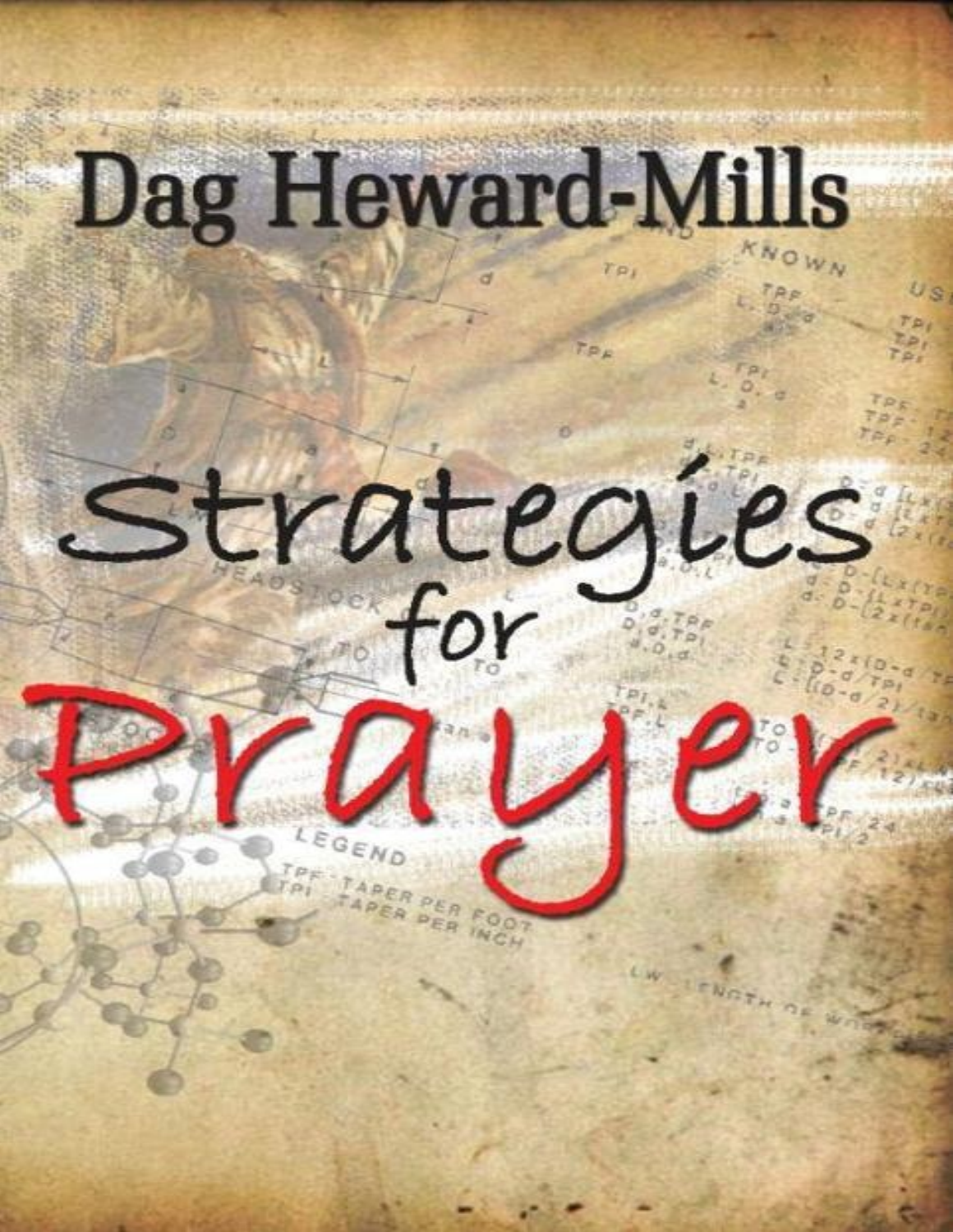#### **Strategies For Prayer** By **Dag Heward-Mills** \* \* \* \* \*

Copyright 1999 Dag Heward-Mills Published By Dag Heward-Mills on Smashwords Unless otherwise stated, all Scripture quotations are taken from the King James Version of the Bible. E mail Dag Heward-Mills : info@daghewardmillsbooks.org evangelist@daghewardmills.org Find out more about Dag Heward-Mills at: <http://www.daghewardmills.org/> <http://www.daghewardmills.org/lci/> <http://www.daghewardmills.org/healingjesuscrusade/>

# **Smashwords Edition, License Notes**

This ebook is licensed for your personal enjoyment only. This ebook may not be re-sold or given away to other people. If you would like to share this book with another person, please purchase an additional copy for each recipient. If you're reading this book and did not purchase it, or it was not purchased for your use only, then please return to Smashwords.com and purchase your own copy. Thank you for respecting the hard work of this author.

*Contents*

<span id="page-1-2"></span><span id="page-1-1"></span>Chapter [1-Daniel's](#page-1-0) Principles of Prayer Chapter 2.-The [Timothy](#page-9-0) Prayer Formula Chapter 3-The [Ephesians](#page-15-0) Prayer Formula Chapter 4-The Lord's Prayer [Formula](#page-21-0)

# **[Chapter](#page-1-1) 1**

# **Daniel's [Principles](#page-1-1) of Prayer**

<span id="page-1-0"></span>**Now when Daniel knew that the writing was signed, he went into his house; and his windows being open in his chamber toward Jerusalem, he kneeled upon his knees three times a day, and prayed, and gave thanks before his God, as he did aforetime.**

# **Daniel 6:10**

You will notice from this Scripture that Daniel prayed three times a day. An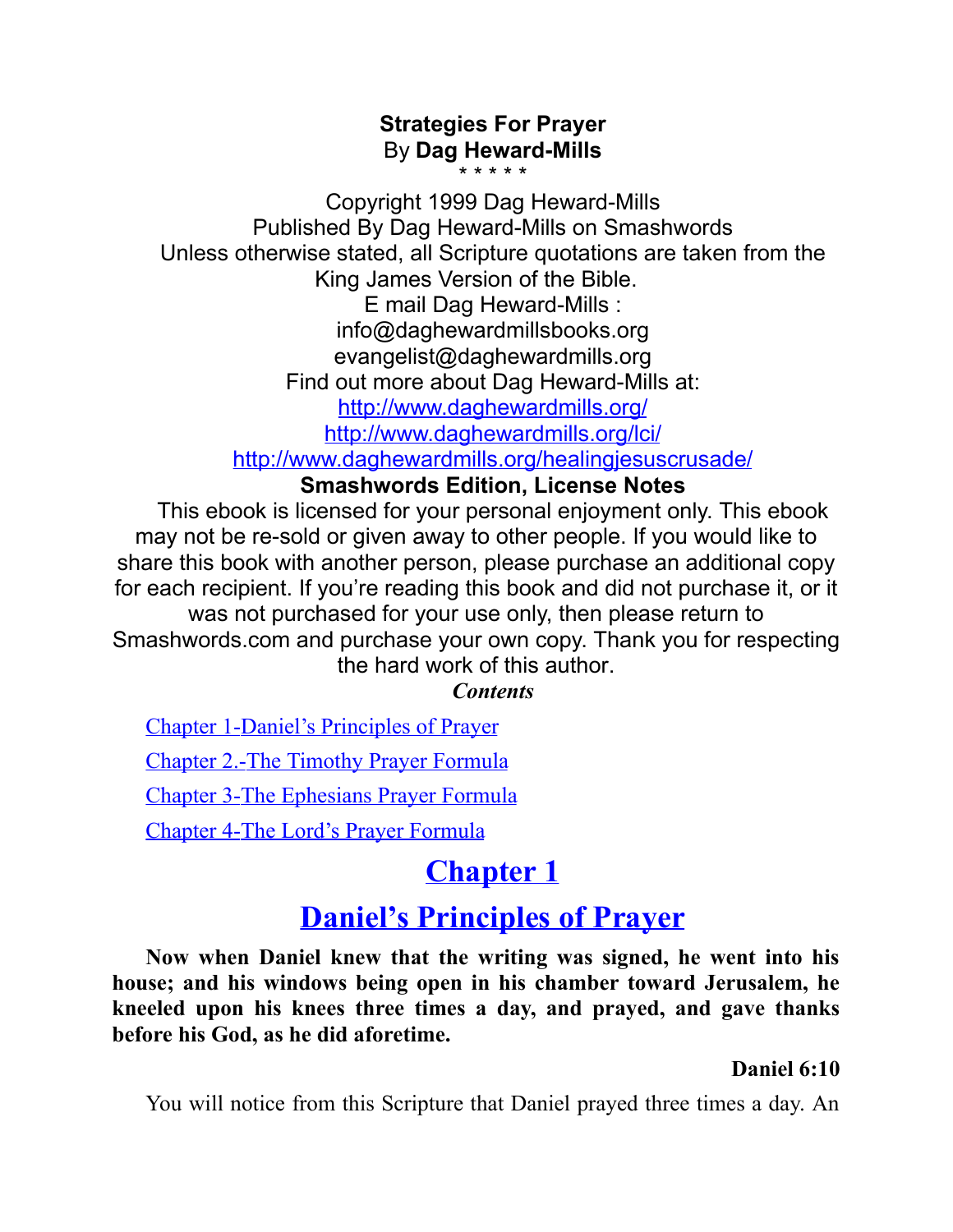important phrase used in this verse is "as he did aforetime". That means that Daniel had been praying these prayers on a regular basis. Daniel was not just praying because he was in trouble; he had a habit of praying.

Many times when people become prosperous they stop going for prayer meetings and eventually backslide. Not so with Daniel! He was the Prime Minister of his country, second in authority only to the king. He was a successful man who had risen from slavery to the high office of Prime Minister. He was one of the most respected and feared men in the nation. He was a major politician of the day. He was a civil servant. Yet, he prayed three times a day, *every day*!

What were the principles that guided Daniel to have such an unusual and consistent prayer time? Here they are, read them and let them become *your* principles. You too can have the success that Daniel had. I want you to read through, study and analyze the following principles that I believe guided Daniel in his life.

# **Principle No. 1 Prayer Is Very Important**

Someone once said that it is more important to know how to pray than to have a degree from the university. There are many things that are important in this life. A good education is important. Money is important. A good marriage is important. But, *a good prayer life is most important!*

Let this enter your spirit — *In all your getting, get prayer!* In all your activities, make room for prayer!

# **Principle No. 2: No One Is Ever Too Busy,**

# **Too Blessed or Too Successful to Pray**

You may have a busy life style and you may be a very important person, however; I do not think that you are busier than Daniel was. Daniel was a Prime Minister, a leader in the nation. Many people think that Heads of State and Ministers of government have a relaxed and enjoyable life, flying all over the world. That is not true! I am the head of a large organization myself, and I know that people in high positions do not have an easy life. **The higher you go, the greater the responsibility you have.**

There is so much hard work involved in staying on the cutting edge of life and ministry. Did you know that successful executives like Daniel are so stressed out that they are prone to diseases like stomach ulcers and heart attacks? These conditions are more common with very busy people because of the hard work that they do.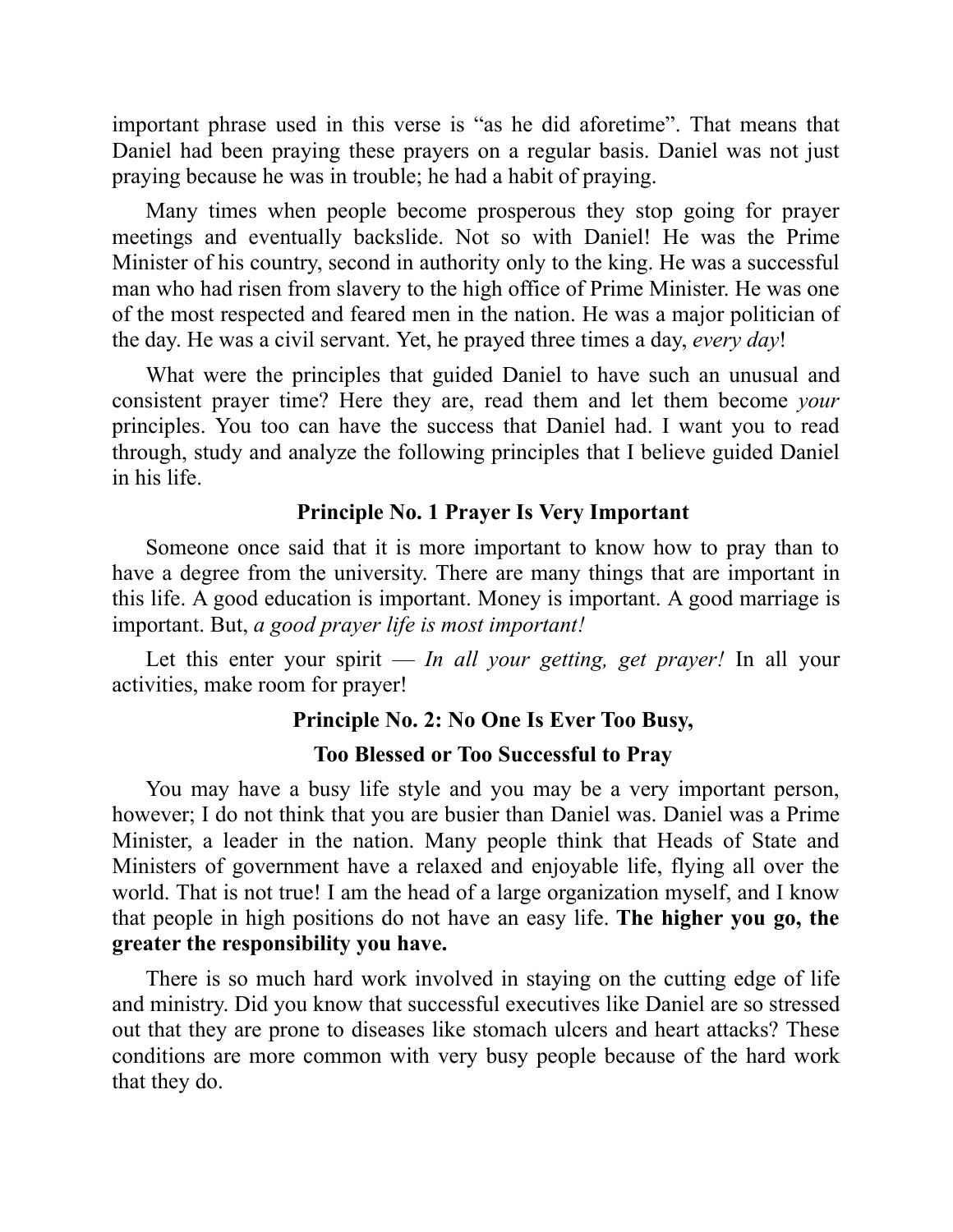Daniel was one such person. He was a Prime Minister, yet he felt that he was not too busy to pray three times a day. **If you think you are too busy to pray, then you are deceiving yourself.** If you do not pray, it is because you do not want to pray. It is because you do not think that prayer is important now! Daniel was successful, yet he prayed. Why was he able to pray three times a day?

I have watched people in the church rise out of poverty into mega blessings. When they were poor, they had a lot of time to attend prayer meetings. But when they became blessed, they felt everything was all right. No! Everything is not all right! **Your state of blessing is not the signal to stop praying.**

# **Principle No. 3: Prayer is the Source of Our**

# **Power and Protection**

You must realize that it is prayer which releases the power of God on our behalf. Jesus knew the power of prayer. That is why he spent long hours in prayer.

Maybe you are a successful businessman, and you do not think that you need any of this spiritual "stuff". Perhaps you are a politician and you think your protection must come from fetish or occult powers.

Let me tell you right now, there is power in prayer. We do not need any other power when we have the power of prayer. There is protection for us when we pray. The last part of the armour of God is prayer (Ephesians 6:18). In other words, prayer is an important part of your spiritual defence.

In Ghana, many people become afraid when they prosper. They feel that somebody may use supernatural powers to try to kill them. You have nothing to fear when you are a prayerful person like Daniel.

Many people wanted to kill Daniel. These people did not just think about killing Daniel, they actually plotted to eliminate him. Through the power of prayer, Daniel was protected from the lions.

I see all the lions in your life scattering away in fear! I see your prayer power rising! I see you going forward because of a new found prayer life!

# **…that Jesus also being baptized, and praying, the Heaven was opened.**

# **Luke 3:21**

I see the Heavens opening over your life! Never forget this! The Heavens opened when Jesus prayed. *Both physical and spiritual blessings rain upon you when you are a prayerful person.*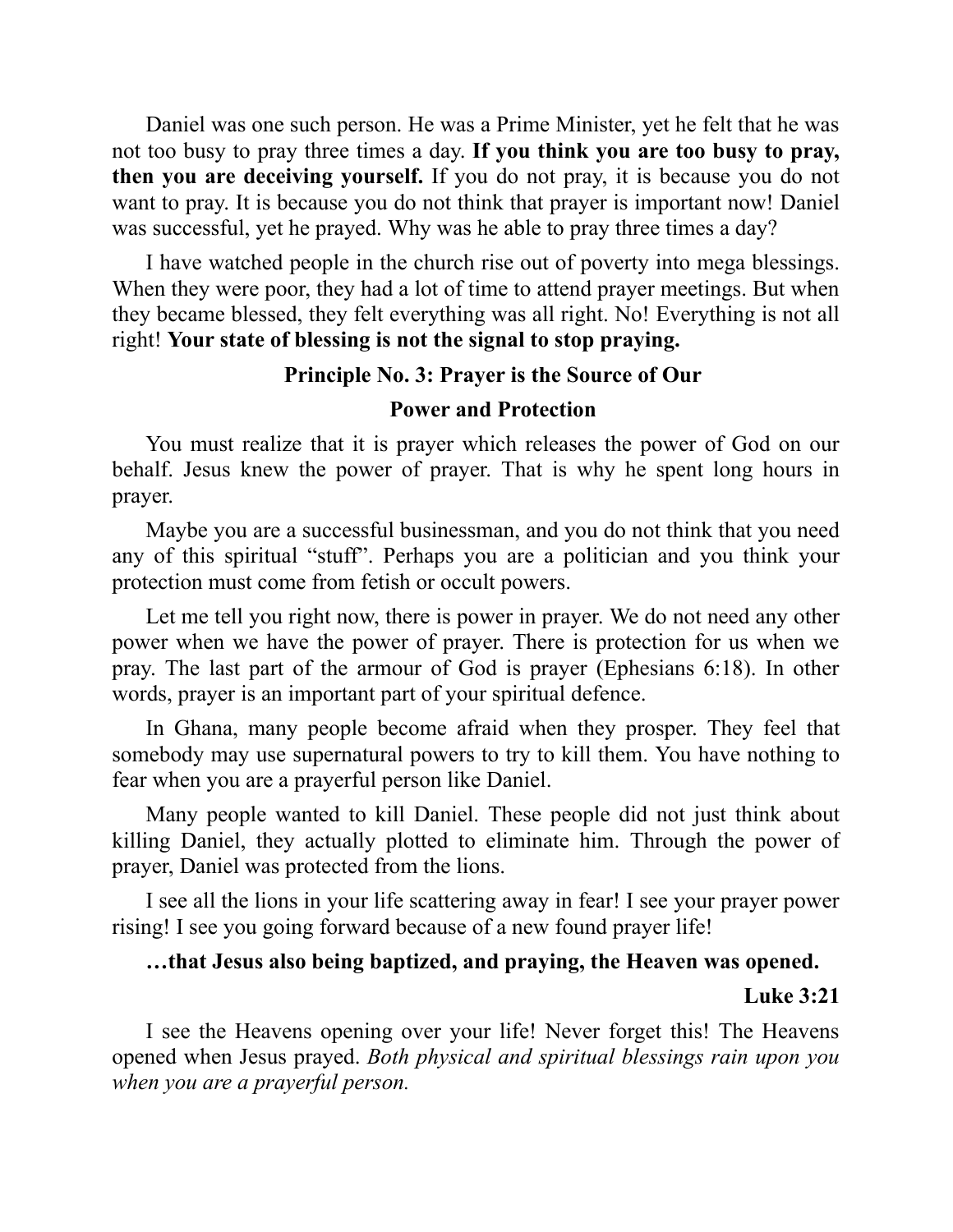# **Principle No. 4:Prayer is Important in Acquiring and Sustaining the Blessings of God**

Do you have anything that you are proud of? Have you achieved anything in this life? Let me tell you that it is by the grace of God. By the power of prayer, you will achieve many greater things. It is by prayer that you will sustain what God has placed in your hands.

I know of people who were given thousands of dollars as gifts. Today, that money has disappeared into thin air. God may give you something but it also takes His grace to sustain that blessing. Are you the pastor of a great ministry? Let me tell you, it takes prayer to sustain you in the ministry. Why do you think Jesus kept running away to pray?

There is a law of degeneration at work in the world. Everything is decaying. Your business is decaying. Your church is decaying. Your very life is decaying. It takes the power of God, through prayer, to preserve everything that God has given to you.

# **Principle No. 5:For Prayer to Be**

# **Effective it Must Be Habitual**

A man called Dostoyevsky said, "The second half of a man's life is made up of the habits he acquired in the first half."

Pascal said, "The strength of a man's virtues is made up of his habitual acts."

**If you are going to be a great person in this life, you need to have good habits.** An action becomes a habit when it is repeated many times; sometimes consciously, other times unconsciously. It becomes your custom!

Habits can be either good or bad. Remember that good habits are repeated as easily as bad habits. A good habit will lead to consistent breakthroughs even without intending to. Bad habits will also lead to consistent failure. If you decide to develop a habit of prayer, you are developing a habit for success.

Jesus went to church on the Sabbath because it was his habit. The Bible tells us that Jesus had customs or habits.

**…as his custom [habit] was, he went into the synagogue on the sabbath day…**

**Luke 4:16**

Daniel had a custom of praying three times a day.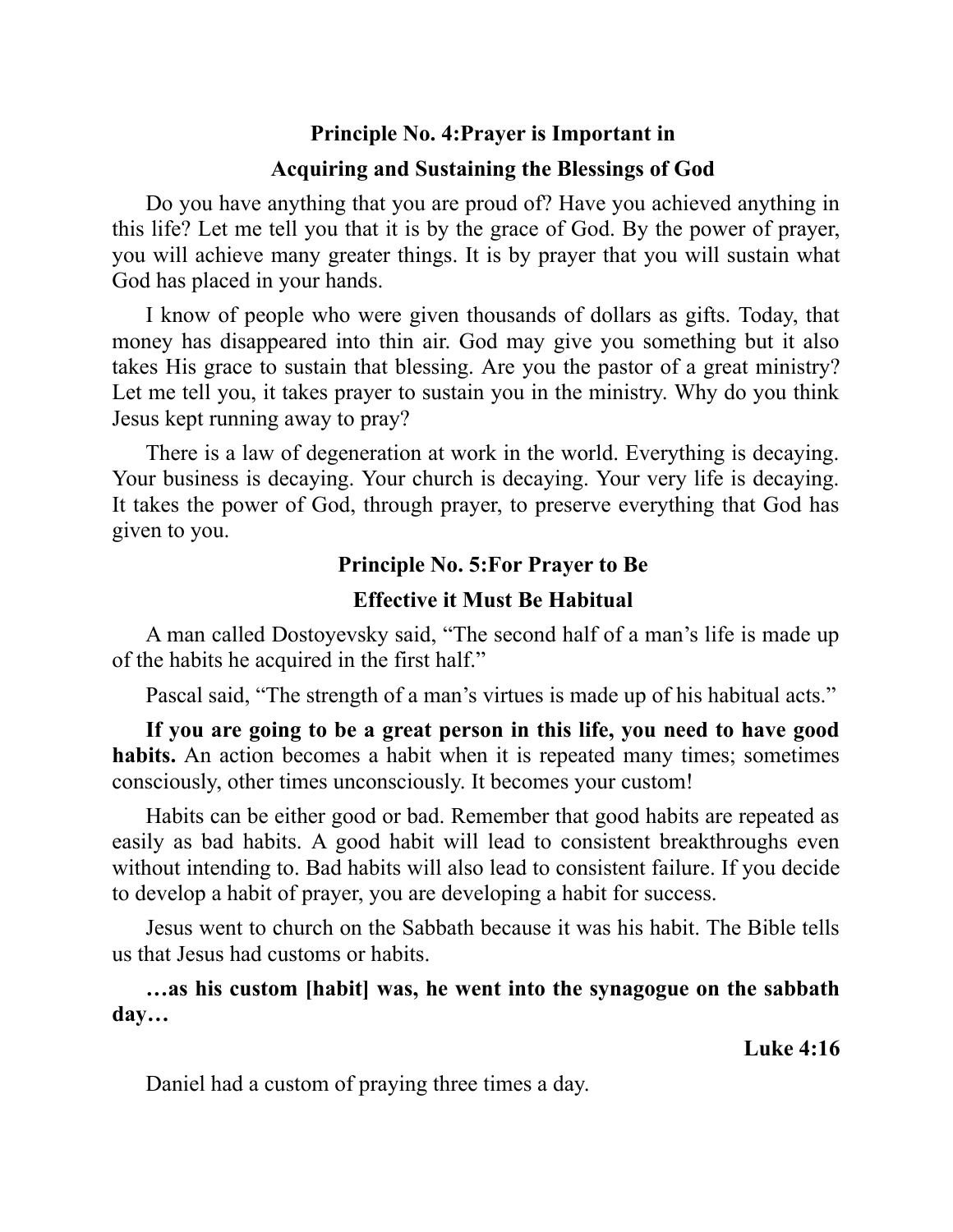# **…he** [Daniel] **kneeled upon his knees three times a day, and prayed...**

# **Daniel 6:10**

Life in the secular world is not designed to include a prayer time. Work starts early in the morning and continues late into the night. Weeks may pass before you even think of prayer. For many people, it is only an impossible situation that reminds them of the need for prayer. Dear friend, it is important for you to include prayer in your life.

God is not a spare tyre! A spare tyre is something that is never used except in emergencies. God is no fool. Whatsoever a man sows, he will reap. If you have time for God on a regular basis, He will have time to bless you on a regular basis. Only the mercy of God makes Him listen to some of our prayers.

Develop your prayer life until it happens spontaneously. Develop your prayer life until you pray habitually without even thinking of what you are doing.

# **I Made Time to Pray**

When I was a medical student, I was very busy with my coursework. There was no time to pray at all. But because I had made prayer a part of my Christian life, there was no way I could do without it! I had to somehow include it in my schedule. I decided to pray late at night. I was usually so sleepy that I had to walk about just to stay awake. Prayer was so important to me that I could not leave it out of my life.

One night, as I headed for my room after one of such prayer times, I actually fell asleep whilst walking! It was only when I walked into the Spanish Department building of the university that I woke up from my sleep! I believe that God saw my earnest desire to keep praying in spite of an impossible medical school schedule.

# **Principle No. 6:Prayer Must Continue Both in**

# **Troubled Times and in Times of Peace**

Why do we wait for trouble before we pray? Would you take someone as a serious friend if he only called you when he was in serious trouble? In times of peace, he had no time for you. God is looking for someone who will fellowship with him in both good and bad times.

The more I preach, the better I become at preaching. The more you pray, the better you will become at prayer. In times of crises, you will find yourself rising up to the occasion and delivering powerful prayers that bring results.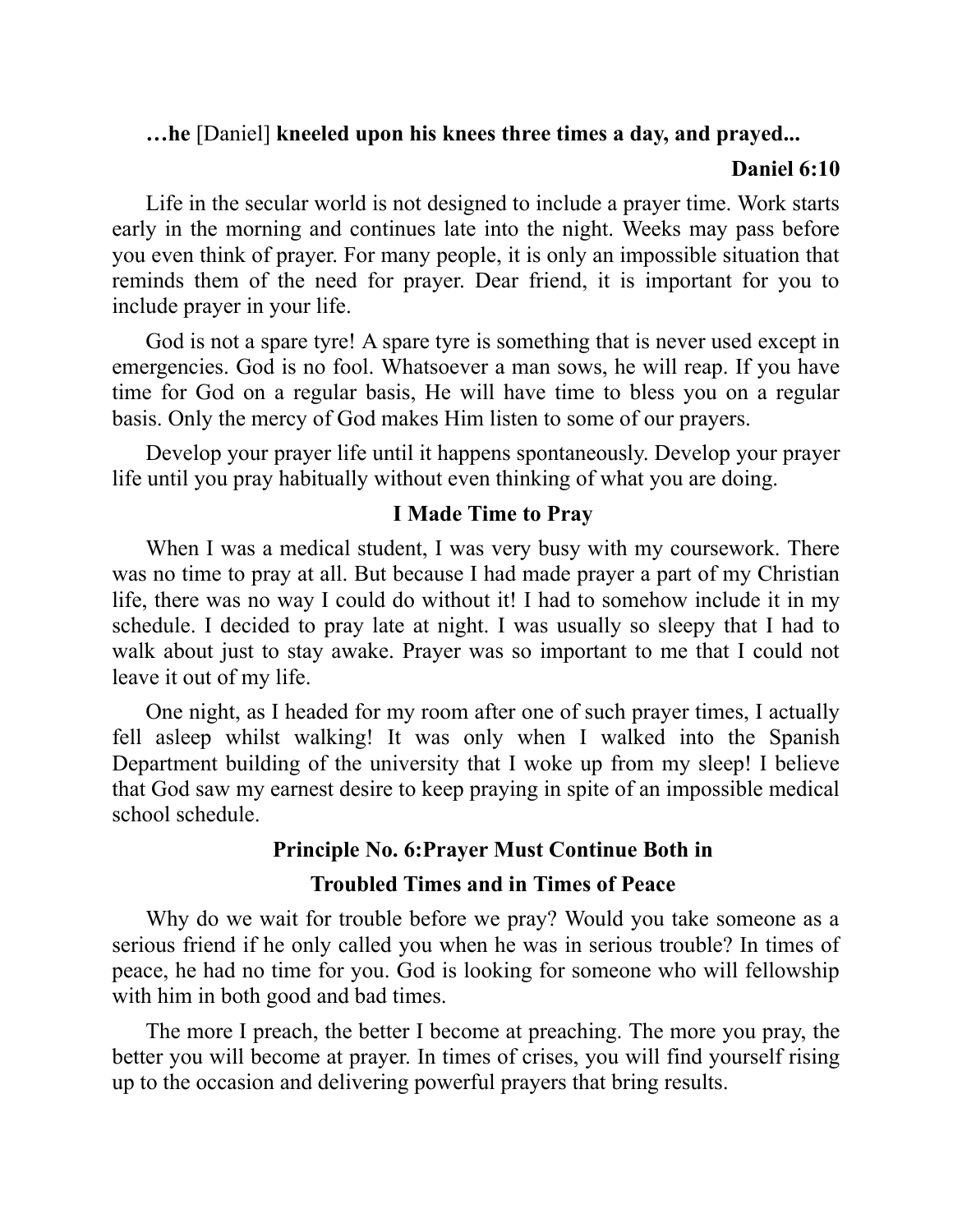# **Principle No. 7: Every Nation Needs Lots of Prayer and Prayerful Leaders**

There is no doubt that the world is ruled by wicked spirits in high places. The earth is covered with human beings at war with each other on a daily basis. Famine, war, epidemics and disasters abound! You just have to keep your eyes on the international news and you will hear about another major disaster.

Dictators of all kinds abound in many nations. Like snakes, which shed their skin, many dictators of yesteryears have a new "Democratic look" but are still tyrants and despots at heart. Many national leaders are actually under the influence of evil spirits, and that makes them do the things they do. They cling to power instead of honorably allowing others to have a chance at leadership. Like vampires, they drink the blood of the nation's wealth and stack it away in secret places.

Charismatic leaders like Hitler lead entire nations into initial prosperity, and then eventual destruction through war. I always remember how things changed in South Africa after President DeKlerk replaced President Botha. A new leader led to the release of Nelson Mandela and the end of apartheid. It is important for us to pray for these leaders so that our nation will prosper. The right person at the helm of affairs will make a lot of difference to our nation. I believe that the presence of a prayerful person like Daniel made a lot of difference to that nation.

# **Principle No. 8: It is Important to Pray for Long Periods of Time**

Years ago, the only prayers I knew about were those that the priests read out to us in church. The longest I could pray was thirty to forty seconds and that was when I recited the Lord's Prayer. There were three prayers I knew how to pray: The Lord's Prayer, Hail Mary and a Prayer to the Angel of God! However, as I grew in the Lord I learnt how to pray for myself. I can now pray for several hours at a time.

I always remember the first time I prayed for three hours. I was a student in Achimota School (Prince of Wales College). I was in the midst of a crisis and I needed the intervention of the Lord. I can also remember the first time I prayed for seven hours. I was a sixth former in the same Achimota School. I prayed from 10 a.m. to 5 p.m. I enjoy praying for long hours.

Praying for thirty minutes is almost like no prayer to me. Do not misunderstand me; I am not saying that God does not hear short prayers. I am saying that I have developed the art of praying for long hours like Jesus did. Jesus prayed for three hours in the garden of Gethsemane.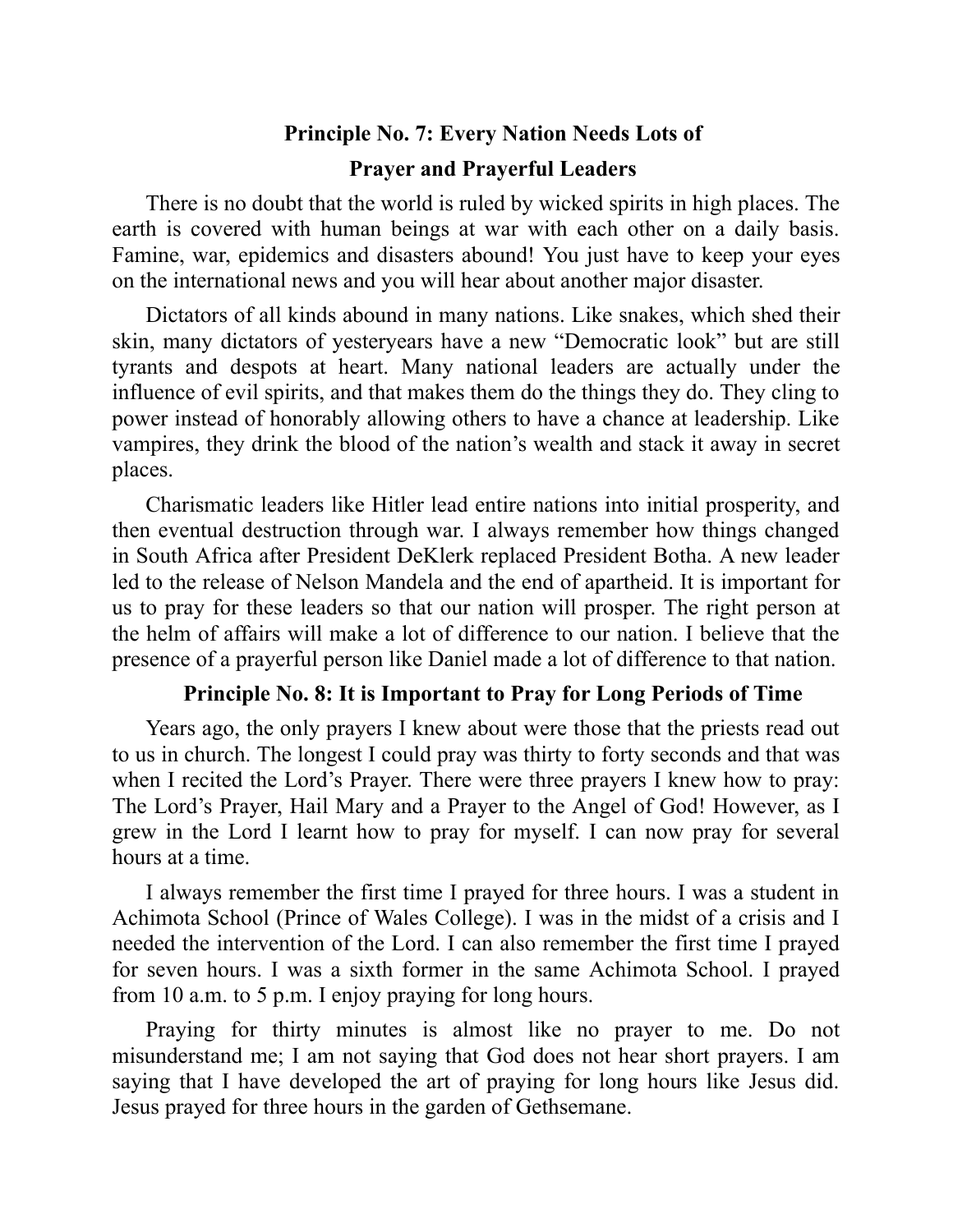**And he went a little farther, and fell on his face, and prayed… And he cometh unto the disciples, and findeth them asleep, and saith unto Peter, What, COULD YE NOT WATCH WITH ME ONE HOUR? He went away again the second time, and prayed… And he came and found them asleep again: for their eyes were heavy. And he left them, and went away again, and prayed the third time, saying the same words.**

# **Matthew 26:39,40,42-44**

In this Scripture, Jesus was surprised that the disciples could not pray for one hour.

# **And he cometh unto the disciples, and findeth them asleep, and saith unto Peter, What, could ye not watch with me one hour?**

# **Matthew 26:40**

Jesus prayed all night before he chose his disciples.

**And it came to pass in those days, that he went out into a mountain to pray, and continued all night in prayer to God. And when it was day, he called unto him his disciples: and of them he chose twelve, whom also he named apostles;**

# **Luke 6:12,13**

Long prayer may not be an explicit instruction in the Bible, but it is implicit throughout the Word. In later chapters I will teach you what to pray about when you decide to pray for long hours.

# **Principle No. 9: It is Important to Enter Your**

# **Closet for Effective Prayer**

Many Christians can only pray when they are in a group. They cannot stay in a room on their own and pray for one hour. That is a great handicap. **There is a difference between praying alone and praying with a group of people.** Both types of prayer are important. If you can pray for three hours on your own then you can pray for six hours with other people. It is easier to pray in a group. Each time, you expand your ability to pray alone, you are expanding your ability to chalk great achievements in prayer.

# **Principle No. 10: Everyone Must Develop the Ability and the Formulae for Praying Four Times a Day**

There are four important times to pray: morning, afternoon, evening and all-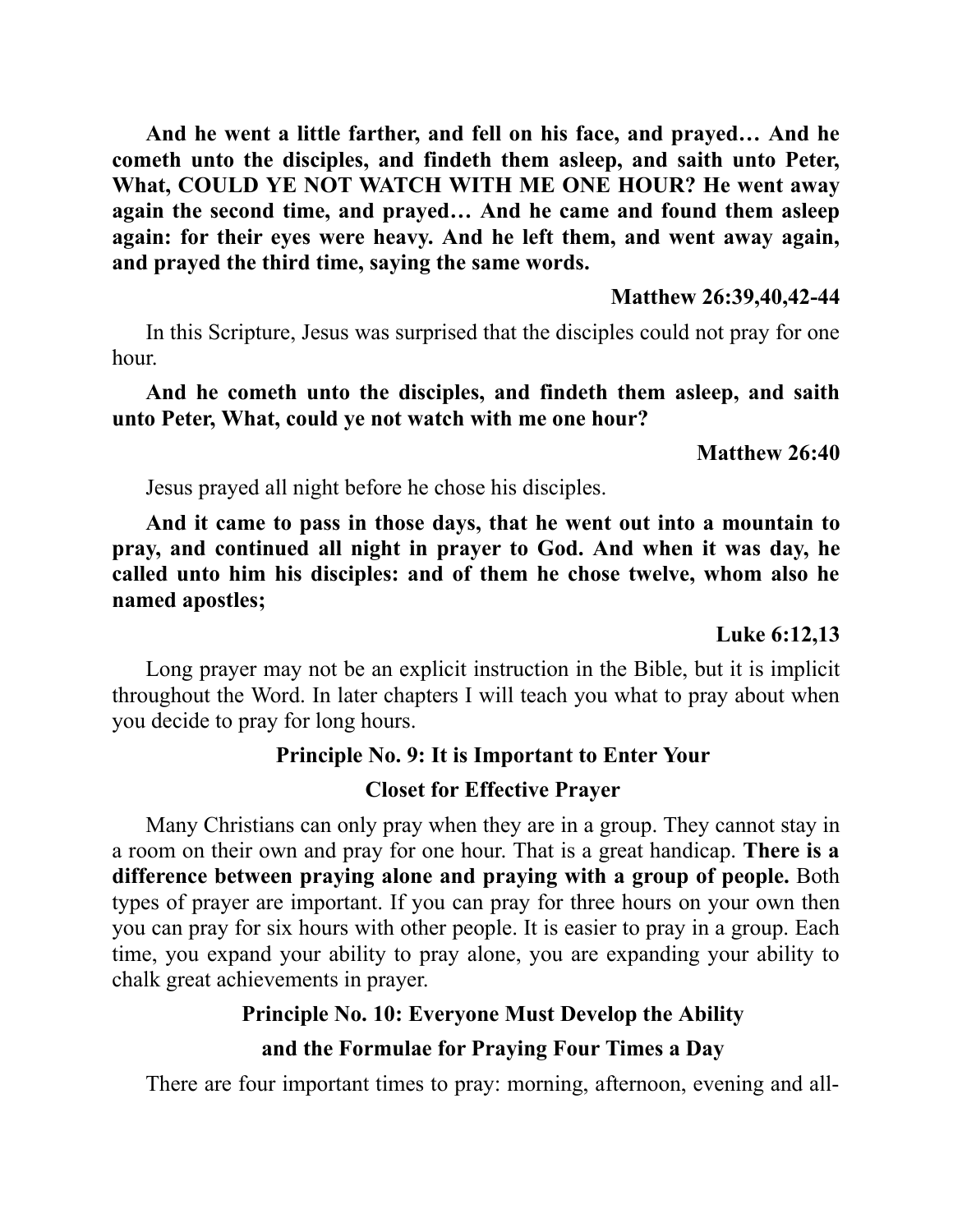the-time.

Jesus prayed in the morning and so do I.

# **And in the morning, rising up a great while before day, he went out, and departed into a solitary place, and there prayed.**

## **Mark 1:35**

What is so important about Morning Prayer? Prayer in the morning is very good because you meet God before you meet the devil. You meet God before you meet the circumstances of life. God anoints you to overcome every mountain that you will encounter in your life.

Prayer in the afternoon signifies prayer in the midst of activities.

# **And when he had sent them away, he departed into a mountain to pray.**

# **Mark 6:46**

When you pray in the afternoon, it signifies that in the heat of the day and in the thick of the battle, you recognize God as the most important force in your life. God will bless you for afternoon prayer. I see you praying in the afternoon!

You can take a little time off your lunch break and pray. That prayer will do you more good than a plate of rice will!

It is also important to pray in the evenings. When the Bible says "watch and pray", it does not mean keep your eyes open when you pray. What it actually means is, stay awake and pray.

# **And it came to pass in those days, that he went out into a mountain to pray, and continued all night in prayer to God.**

# **Luke 6:12**

There is something about praying in the night that is different from praying during the day. It is a very different experience. I have heard stories that witches are very active around 2 a.m. in the night. *Perhaps when you pray in the night you are tackling the forces of darkness in a dif erent way.* After all, they are called the forces of darkness (night).

The fourth important time to pray is "all-the-time"

# **Pray without ceasing.**

# **1 Thessalonians 5:17**

*Prayer is intended to be a never-ending stream of communication with your Heavenly Father.* He has given us the baptism of the Holy Spirit and the gift of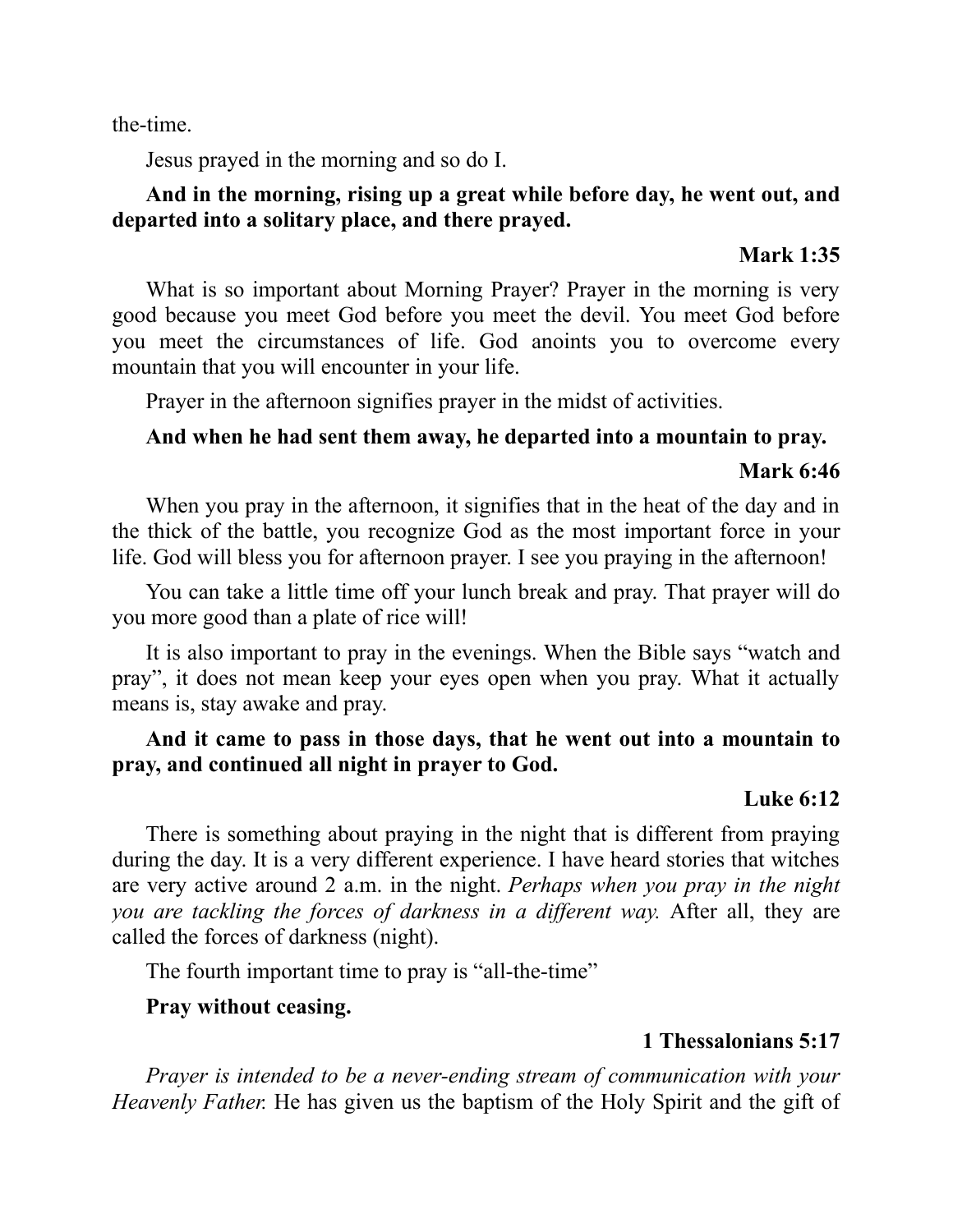speaking in tongues. I pray all the time. My wife tells me that sometimes I pray in my sleep!

# **Pray without ceasing.**

# **1 Thessalonians 5:17**

You can pray on the bus and on your way to work. You can pray softly to yourself when you are in the office. You can pray when you are in the shower. God is happy when His children are constantly in touch with Him.

I have a friend whose wife calls him on his mobile phone at least seven times a day. I have been in meetings with him when he had received not less that four calls from his wife. Nothing important, she was just keeping in touch! I think it is a nice thing. She phones without ceasing!

I see you praying without ceasing! I see you praying in the morning and in the evening! God is changing your life because of your new found prayer life! Your marriage, business and ministry will never be the same by the time you finish reading this book!

When, like Daniel, you decide to pray for long hours, you will discover that you will need to have a pattern or a formula for prayer. You need something that will guide you in your prayer life. In these next chapters, we will study the formulae for prayer.

# **Daniel's Principles of Prayer**

Prayer is very important.

No one is ever too busy, too blessed or too - successful to pray.

Prayer is the source of our power and protection.

Prayer is important in acquiring and sustaining the - blessings of God.

For prayer to be effective, it must be habitual.

Prayer must continue both in troubled times - and in.- times of peace.

Every nation needs lots of prayer and prayerful leaders.

It is important to pray for long periods of time.

It is important to enter your closet for effective prayer.

Everyone must develop the ability and the formulae - for praying four times a day.

# **[Chapter](#page-1-1) 2**

# **The Timothy Prayer [Formula](#page-1-1)**

<span id="page-9-0"></span>Someone may ask, "What do I pray about for one whole hour? I do not have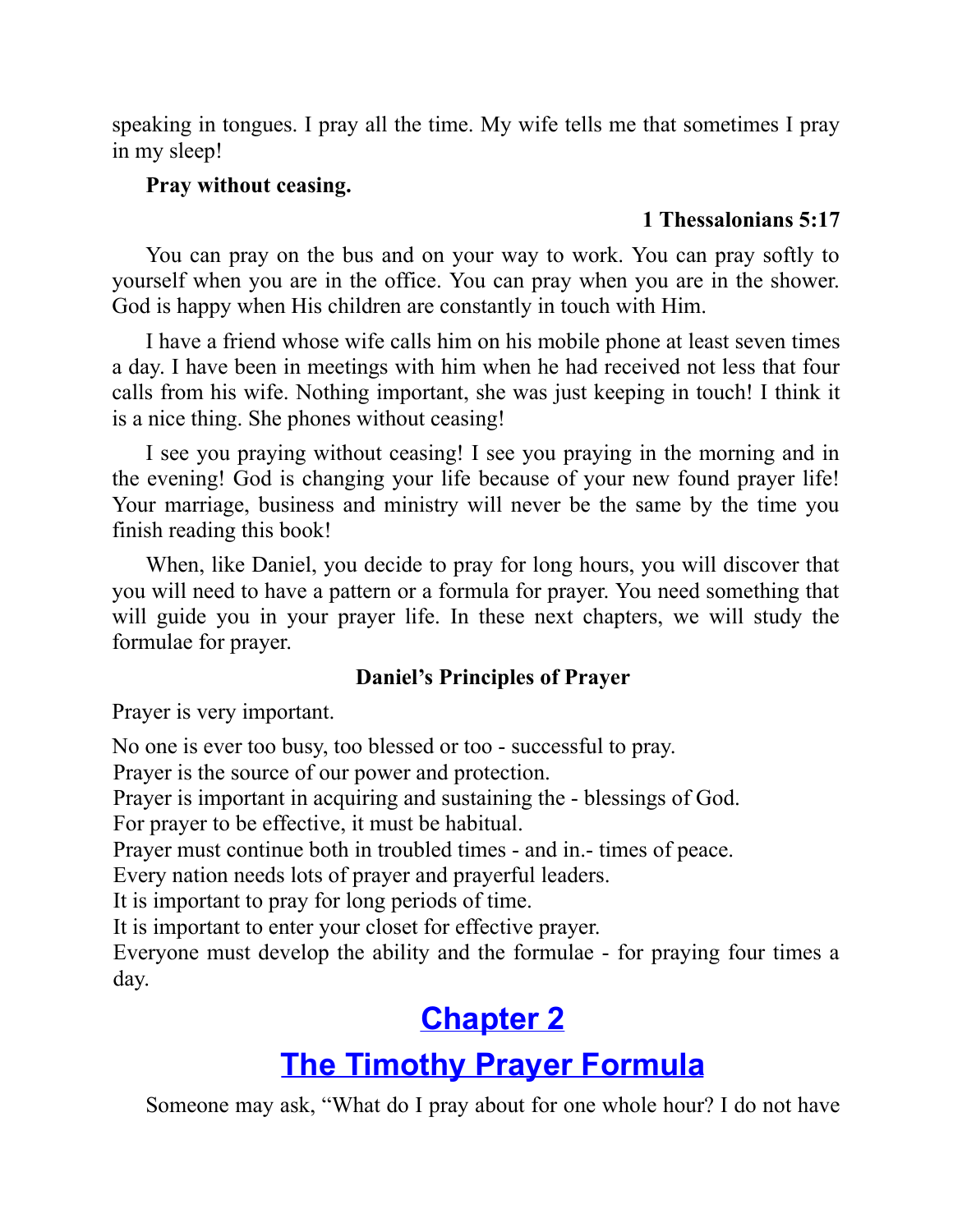anything to say after five minutes!" I have had that experience before. Many Christians begin to look at their watches after one and a half minutes of prayer. Somehow, it seems there is nothing left to say. That is why you need a prayer formula.

*What is a prayer formula? A prayer formula is something that gives you guidelines for prayer.* When you read through the Bible, you will discover exactly what to pray about. I call these *prayer formulae*. I want to share with you a few of these to help you develop a powerful prayer life.

### **The Timothy Prayer**

The Timothy prayer is a prayer that I have used many times. Here it goes:

**I exhort therefore, that, first of all, supplications, prayers, intercessions, and giving of thanks, be made for all men; For kings, and for all that are in authority; that we may lead a quiet and peaceable life in all godliness and honesty. For this is good and acceptable in the sight of God our Saviour;**

### **1 Timothy 2:1-3**

This Scripture tells us the types of prayers we must pray, and whom we must pray for. It tells us to pray for all men and specifically for leaders; Heads of State and anyone who has some form of authority over our lives. This prayer formula does not teach us to curse our leaders or to wish them evil.

There are four types of prayers we are to offer for each person who is in authority: supplications, prayers, intercessions and giving of thanks. We are to take each leader and pray that God would supply their needs. We are to thank God for their lives. We are to pray generally for them. Finally, we are to intercede for them.

*Anyone who prays this "Timothian" prayer will experience four blessings from the Lord. You will experience a quiet life, a peaceful life, a godly life and an honest life.* Whoever you are, this prayer formula can apply to you. There is someone, who has some form of authority over your life.

In my country, we have a President and a parliament who rule in the affairs of our nation. One way or the other, the decisions they take affect everyone. Recently, the entire country experienced a major power crisis which led to severe power rationing. Our church activities were greatly affected. Whether we liked it or not, the decisions taken by those in charge of electricity generation were affecting us.

**The Word of God says that prayer for our leaders is important if we**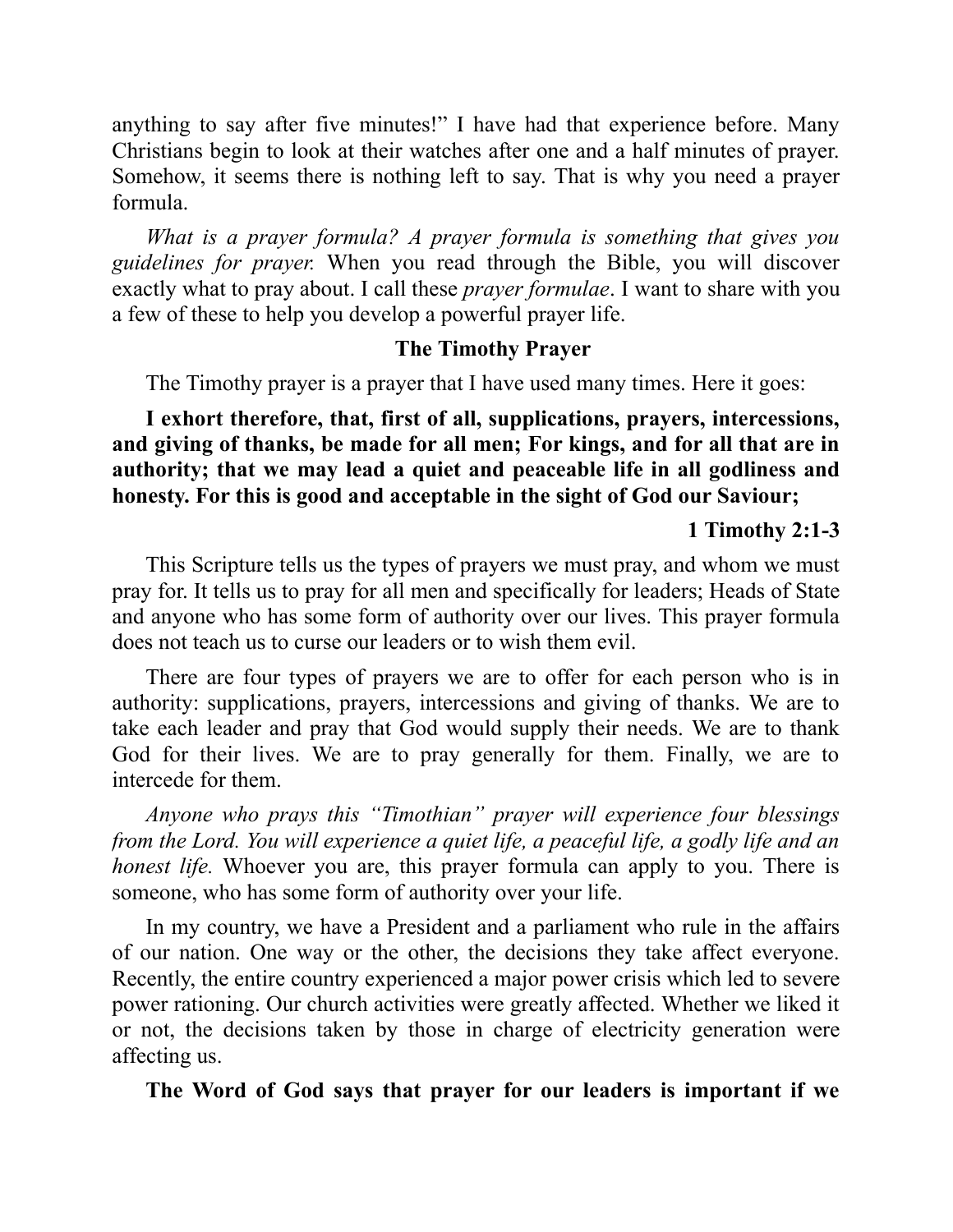#### **want to continue living a godly life.**

Years ago, I was going to a broadcasting station to do a recording with a Christian group. When I got to a place called Danquah Circle, I realized that there was not a single car or human being in sight even though this is normally a very busy area. When I heard the sound of heavy artillery, I decided to retreat to my home for my dear life's sake. I later found out that there had been a military takeover in the capital city of Accra. Some soldiers had decided to overthrow the military government of the day. Because of this coup d'état, our Christian recording for television could not take place. Once again, we could not lead our godly lives because of instability in our nation's leadership.

**Dear friends, where we do not have peace and stability the work of God will not go on.** As I write this book, I have a pastor and a church in Freetown, Sierra Leone. I keep watching the news to see what is going on there. I heard a new war was starting there. If there is war over there, I cannot keep a pastor stationed there. How will I explain to the pastor's wife if something happens to him?

#### **Kings and Princes**

There are certain parts of Africa which are no-go zones. Missionary work and church work have grounded to a halt because it is not safe to be there. This is why God tells us to pray for kings and people in authority.

If you study Ezekiel, you will find out that although there was a King of Tyrus in the natural, there was also a King of Tyrus in the spiritual.

**Son of man, say unto the prince of Tyrus…Son of man, take up a lamentation upon the king of Tyrus…**

**Ezekiel 28:2,12**

It is clear that this prince of Tyrus is a human being because it says,

**…thou art a man and not God, though thou set thine heart as the heart of God…**

**Ezekiel 28:2**

However, in verse twelve of the same chapter, the Bible says,

#### **Son of man take up a lamentation upon the king of Tyrus…**

**Ezekiel 28:12**

This time the Bible says,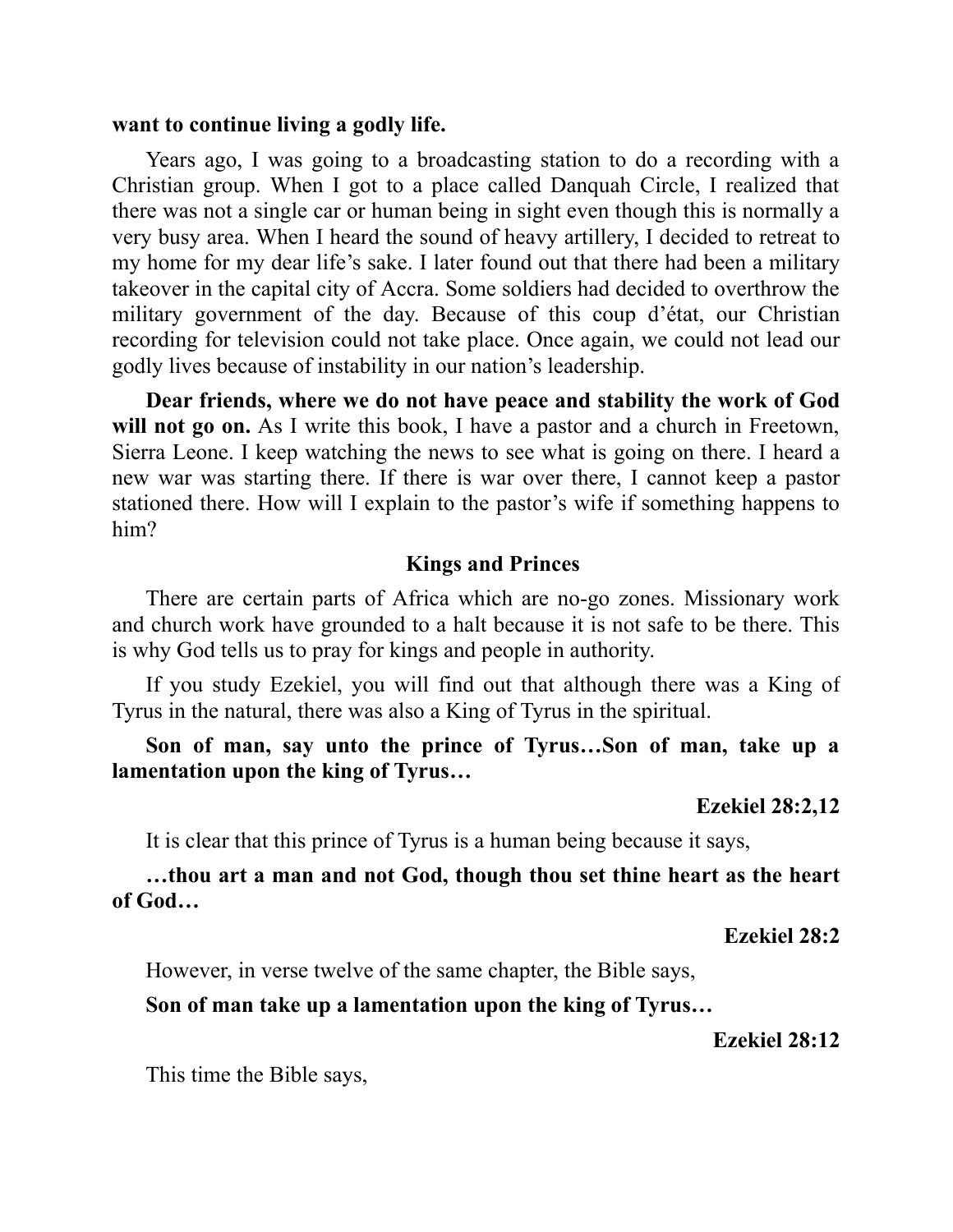#### **Thou hast been in Eden the garden of God…**

**Ezekiel 28:13**

It continues in verse 14,

## **Thou art the anointed cherub [angelic being]…**

### **Ezekiel 28:14**

This king of Tyrus was not a man; he was an angelic being. I am convinced that there are evil spirits that rule the nations. Tyrus had a supernatural being that ruled its affairs. This fellow was also called the king of Tyrus. Why was he called the king of Tyrus? Because he actually governed and ruled in Tyrus!

When Jesus was tempted in the wilderness, one of the offers that Satan made to him was to give him all of the kingdoms of the world. If Satan could not have given the kingdoms of the world to Jesus, it would not have been a temptation. It was a real temptation to Jesus because Satan was actually the one in control of the kingdoms of the world. You cannot give something that you do not have!

You and I can see that the world is headed towards eventual annihilation. There will probably be a nuclear war one-day. Some people sing, *"He's got the whole world in His hands."* I do not believe that is true. If the Lord had the whole world in His hands, the world would not be in the mess that it is in. If Jesus was ruling this world, there would not be wars in Rwanda, Burundi, Angola, Ethiopia, Eritrea, Central African Republic, Liberia, Sierra Leone, Democratic Republic of Congo, Congo Brazzaville, Bosnia, Afghanistan, Israel, Palestine and the list goes on!

If Jesus were in control of this world there would not be such injustice and wickedness throughout the world. The Bible tells us clearly that Satan is the god of this world.

**In whom the god of this world hath blinded the minds of them which believe not, lest the light of the glorious gospel of Christ, who is the image of God, should shine on them.**

# **2 Corinthians 4:4**

For some reason, Satan seems to have legal control over the nations of this earth. **Before God can intervene in the affairs of men, He has to be invited by a legitimate citizen of this world.** You and I are legitimate members of the world community. If the Lord gets involved without a legal invitation, Satan can accuse Him of the crime of illegal takeovers, such as happened with Iraq and Kuwait.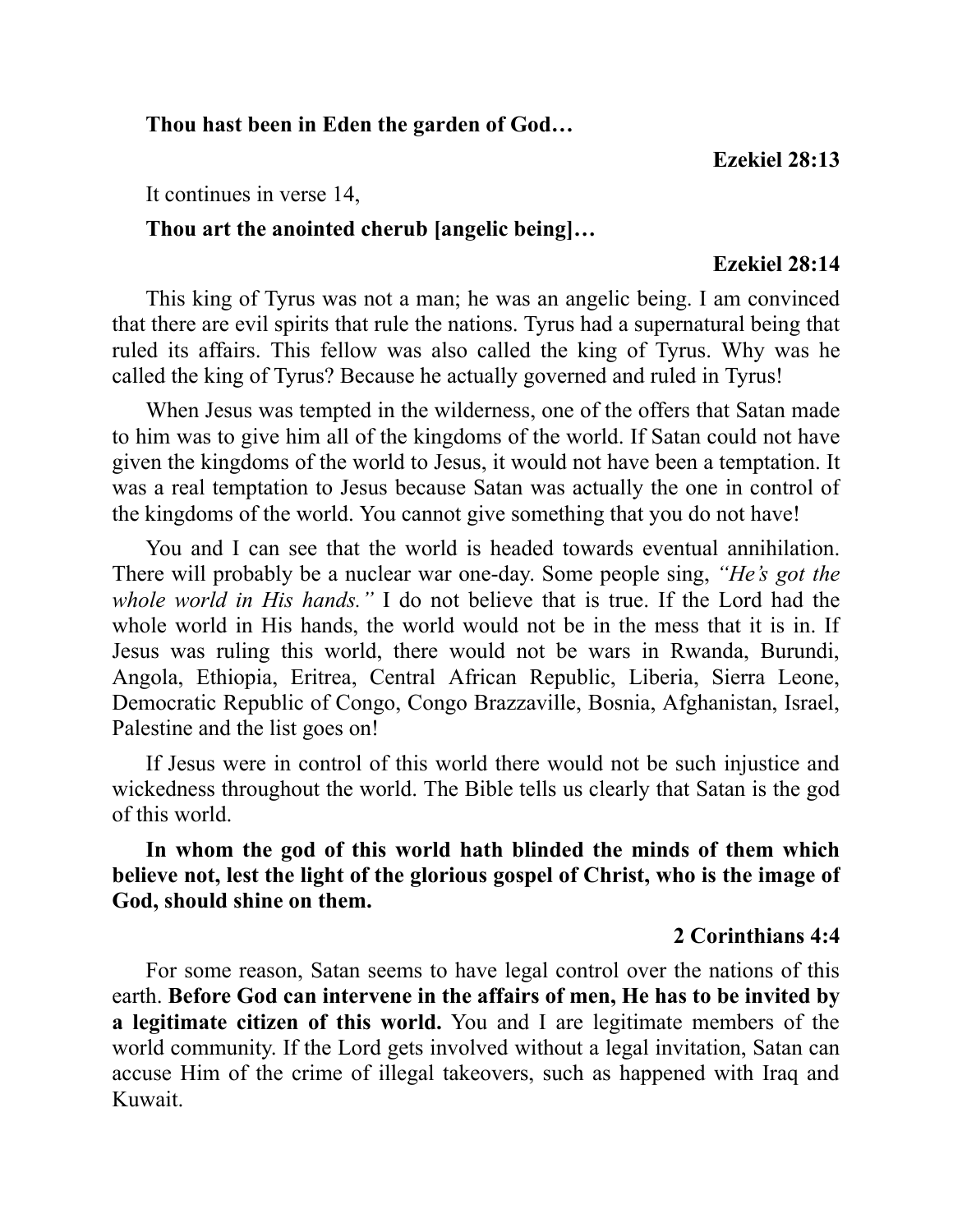God is waiting for our invitation through prayer. When we invite Him to build our nations in freedom, justice and peace, He will do just that. Whenever Christians pray for leaders, there is a change.

Once, Abraham's wife was illegally taken by the King of the day. God appeared to the king called Abimelech, and said, "You are a dead man. You have taken somebody's wife to be your own." The king was scared; he thought he was going to die. But God told him: "Tell Abraham to pray for you."

# **Now therefore restore the man his wife; for he is a prophet, and he [Abraham] shall pray for thee, and thou shalt live: and if thou restore her not, know thou that thou shalt surely die, thou, and all that are thine.**

#### **Genesis 20:7**

Why did God not deliver Abimelech right away? After all, He knew about the prayer that Abraham was going to pray. But no, God has to wait for the invitation of men before getting involved in the affairs of this world.

*There are three main reasons why we need to pray for those in authority.* First, we have to pray that the decisions of the nation will not be based on selfish and political desires only. The second reason is that the nature of all men is to grab and take as much as they can. We have to pray against corruption. Thirdly, we must pray for peace and freedom so that we may go about our Christian duties without any hindrance.

**We need to pray that our leaders will truly love the nation**. How can you know when a leader loves the nation?

#### **For he loveth our nation and hath built us a synagogue.**

#### **Luke 7:5**

When a leader loves the nation, he will build the nation and not his personal wealth.

#### **You Must Pray for Your Boss**

If you do not pray for those who have authority over you, your life may become frustrated. The Bible tells us that the heart of the king is in the hand of the Lord, and He turns it whichever way he wants.

**The king's heart is in the hand of The Lord, as the rivers of water: he turneth it whithersoever he will.**

**Proverbs 21:1**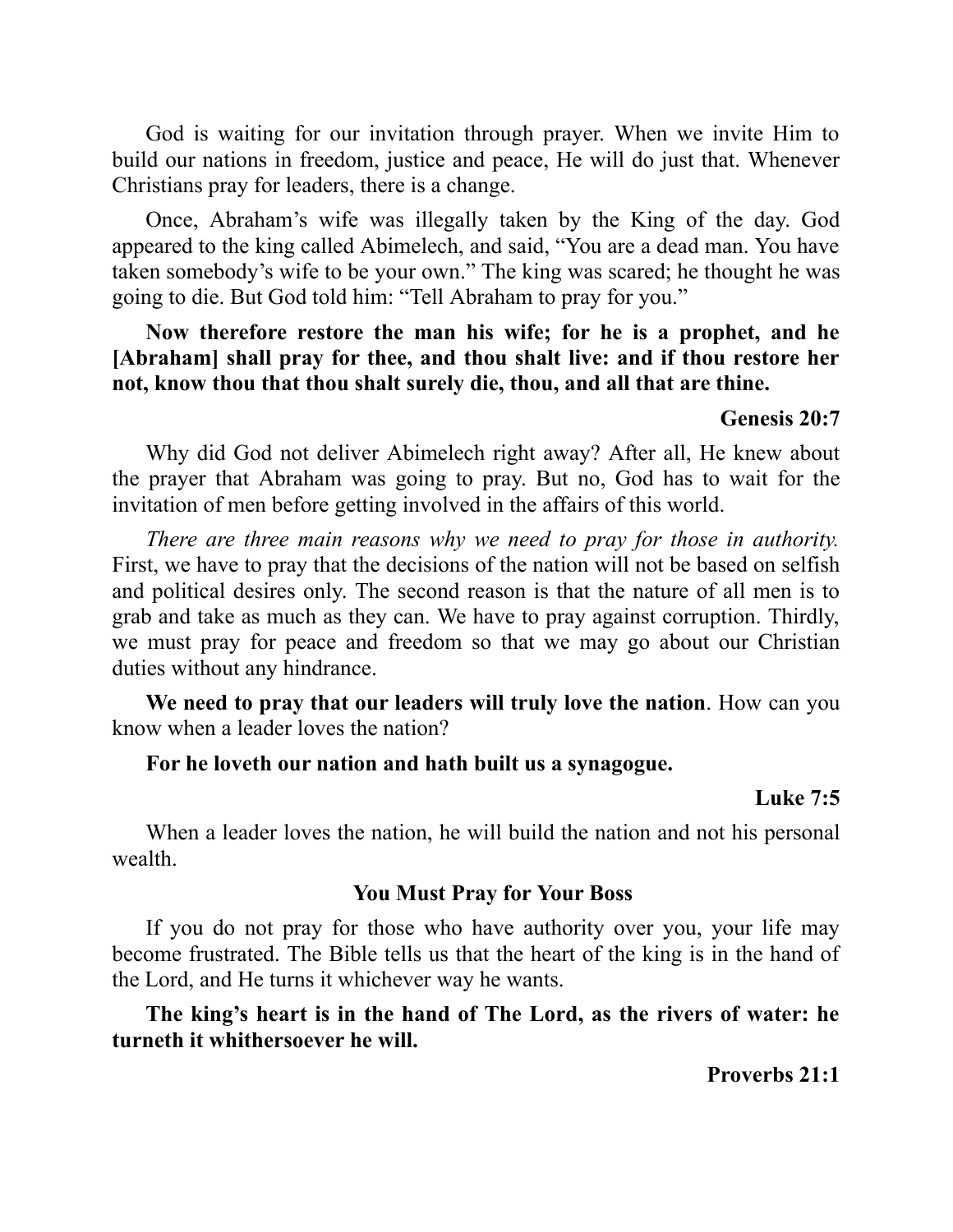In Genesis chapter 40, you will find a very interesting story. There was a king who had a butler and a baker. The butler was in charge of everything in the home. The baker made biscuits, cakes and pies that the king enjoyed eating. Something happened in the workplace that made the king angry with both the butler and the baker. In his wrath, he had them thrown into prison.

Whilst there, each of them had a dream which Joseph (who had been wrongfully imprisoned) interpreted. He predicted that the butler would be reinstated and the baker would lose his life.

Now, understand that both the butler and the baker were in trouble. Their very lives depended on the one they had displeased. Everything depended on how Pharaoh thought. Depending on his decision, someone would live or die. In this particular case, the baker died, just as Joseph predicted.

**There are times when your life depends on what someone thinks about you.** The more you pray Timothy's prayer, the more favorable the thoughts of your boss will be towards you. I see you having favor in all that you do! I see the heart of the king having mercy on you!

Many young people must pray for their fathers in order to have the favour of God. I remember when I was in the university, I asked my father for a car. I realized that my father was spending a lot of money on horse racing. You see, my father had one of the largest horseracing stables in the country. He employed many people and bought horses from all over West Africa. I thought to myself, "If my father wants to, he can buy a brand new car for me."

One day, my father decided to buy a car for me. My prayers for him made the Lord turn his heart in my favor. I received a brand new car when I was in fifth year medical school. I rejoiced and used that car for the glory of God. I was the first church member of Lighthouse Chapel International to own a car. My car became the church bus and the church taxi. And I was happy to do it, because I knew that the Lord had provided.

God can bless you through those who are in authority over you. As you pray for them, God will give you favor! Things are changing in your favor! I see God turning the heart of every king in your life! They will not decide to kill you anymore. They will decide that you must live! I see many blessings rising up to embrace you! **As you pray for fathers, bosses and presidents, you will experience only godliness, peace and quietness.**

From today, every wife that prays for her husband will experience quietness in her house! From now on, your "unbeliever" husband will allow you to go to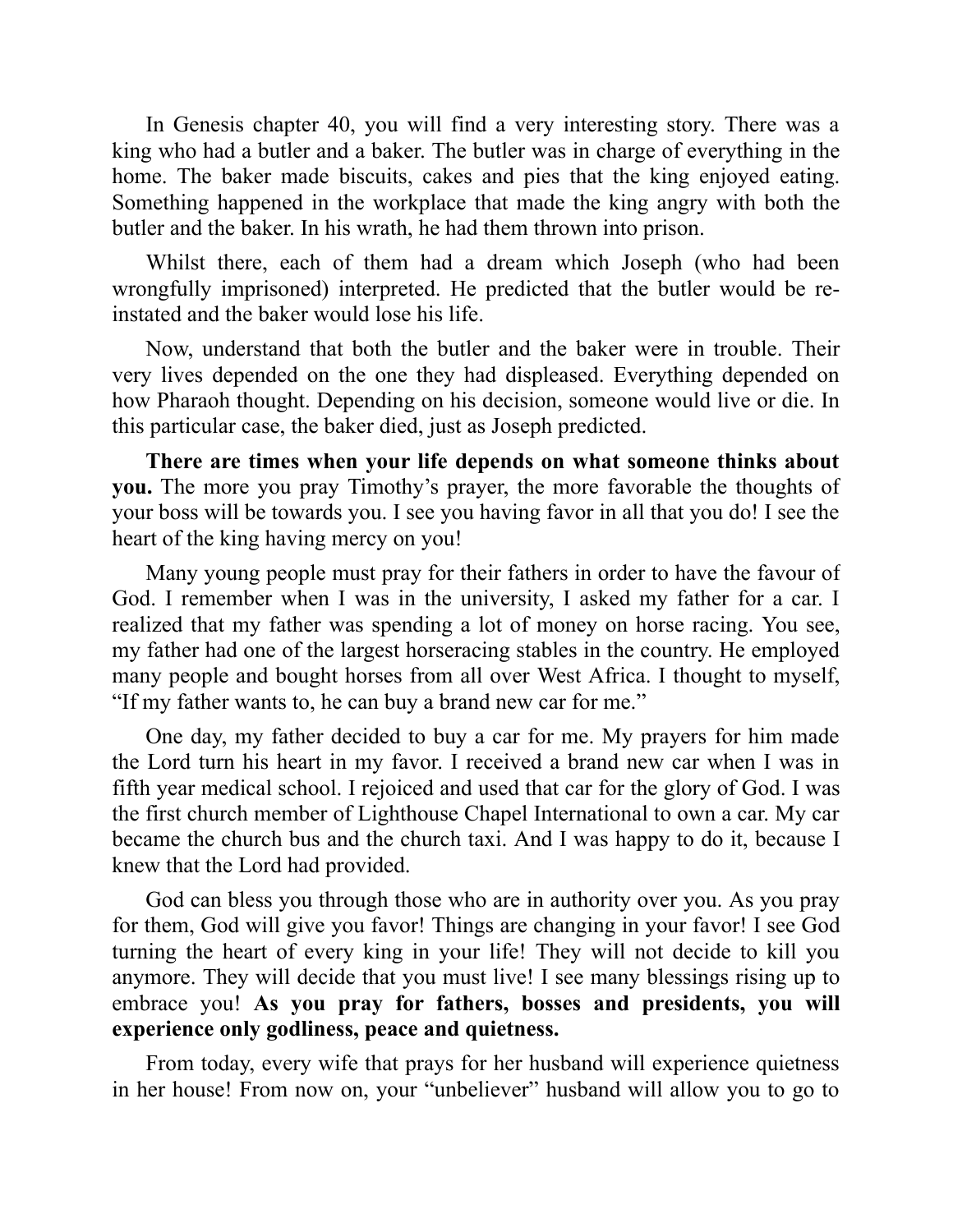church!

He will not stop you from going for all-night prayer meetings. He will not oppose your Christian life anymore because you are praying for him!

# **[Chapter](#page-1-2) 3**

# **The [Ephesians](#page-1-2) Prayer Formula**

<span id="page-15-0"></span>**Wherefore I also, after I heard of your faith in the Lord Jesus, and love unto all the saints, Cease not to give thanks for you, making mention of you in my prayers; That the God of our Lord Jesus Christ, the Father of glory, may give unto you the spirit of wisdom and revelation in the knowledge of him: The eyes of your understanding being enlightened; that ye may know what is the hope of his calling, and what the riches of the glory of his inheritance in the saints, And what is the exceeding greatness of his power to us-ward who believe, according to the working of his mighty power, Which he wrought in Christ, when he raised him from the dead, and set him at his own right hand in the Heavenly places, Far above all principality, and power, and might, and dominion, and every name that is named, not only in this world, but also in that which is to come: And hath put all things under his feet, and gave him to be the head over all things to the church, Which is his body, the fullness of him that filleth all in all.**

#### **Ephesians 1:15-23**

Many people just gloss over Ephesians chapter one. They think it is too complicated to understand. However, God reveals to us a major formula for prayer in this chapter. I call it the Ephesians prayer formula. The *Ephesians prayer formula* has six important steps.

The **1st step** is to give thanks with a grateful heart. The **2nd step** is to pray for wisdom and revelation - in the knowledge of him. The **3rd step** is to pray for the eyes of your - understanding to be enlightened. The **4th step** is to pray to know your calling and - the hope of your calling. The **5th step** is to pray to know the riches of the inheritance of the saints. The **6th step** is to pray to know the power of God.

# **1. Give Thanks**

#### **Cease not to GIVE THANKS for you...**

# **Ephesians 1:16**

First of all, you must give thanks. Many people have become hardened and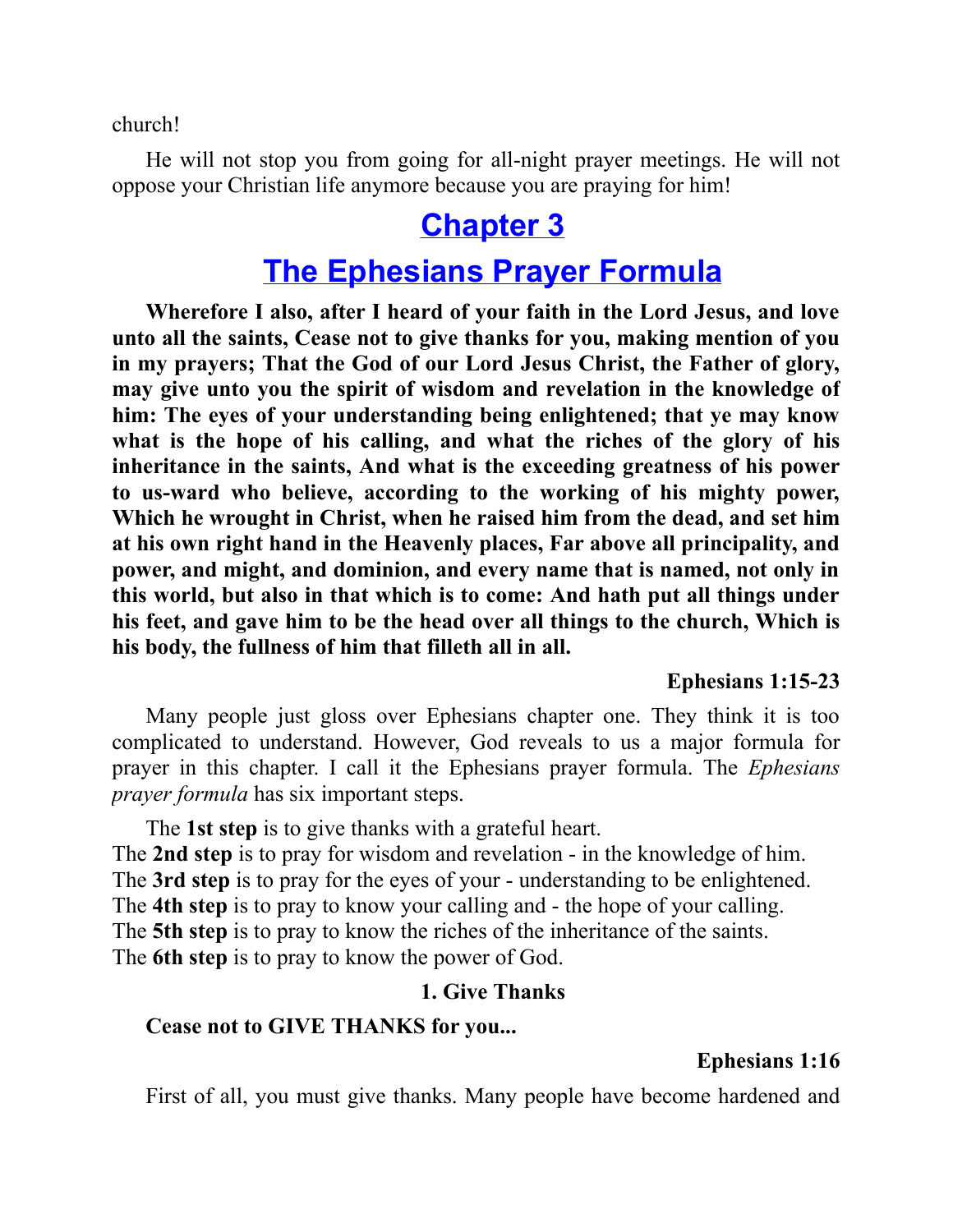ungrateful. It is nice when you meet a few grateful people among the masses of ungrateful people in the world! The first thing to do therefore, under this prayer formula, is to spend quality time thanking the Lord in prayer. Thank Him for His goodness and mercies, thank Him for His protection, thank Him for His provision— the list is endless!

#### **2. Cry to the Lord for Revelation**

The second important step is to cry out to the Lord for revelation. This is one of my favorite prayer topics. *You may know something, but until it is revealed to you in a deeper way, you do not really know it!* There is a difference between "head" knowledge and "revelation" knowledge.

#### **Revelation Knowledge**

# **That the God of our Lord Jesus Christ, the Father of glory, may give unto you the SPIRIT OF WISDOM AND REVELATION IN THE KNOWLEDGE OF HIM.**

#### **Ephesians 1:17**

I have always known that it is dangerous to drive very fast. I have seen large billboards that declare, *"The speed that thrills is the speed that kills."* One day I travelled to Tamale in the northern region of Ghana. I was driving at over 120 kilometers per hour when suddenly a cyclist crossed my path. I soon found myself somersaulting in the air. After that experience, I had revelation knowledge about driving too fast!

I remember one night I was on a highway driving at about eighty kilometers per hour when suddenly three cars overtook me with the speed of a bullet. Such was their speed that it looked as though my car was stationary. I smiled and thought to myself, "*There was a time no car ever overtook me on a highway*. These people do not have revelation knowledge." What I had experienced had given me a deeper understanding of the knowledge about over-speeding. We call this type of knowledge - revelation knowledge.

**There is a difference between knowing something and having a revelation about it**. The more I pray for revelation, the more I understand the Word of God. The cardinal thing that has taken me forward in my walk with God has been the revelation I have had in His Word. When you have had a revelation, you change. **The cardinal sign of revelation is a change in your life.**

Every year I have a deeper and progressive revelation of God and His Word. If you are a pastor, spend hours praying for wisdom and revelation. God anoints people who know Him. When I say know Him, I am talking about having a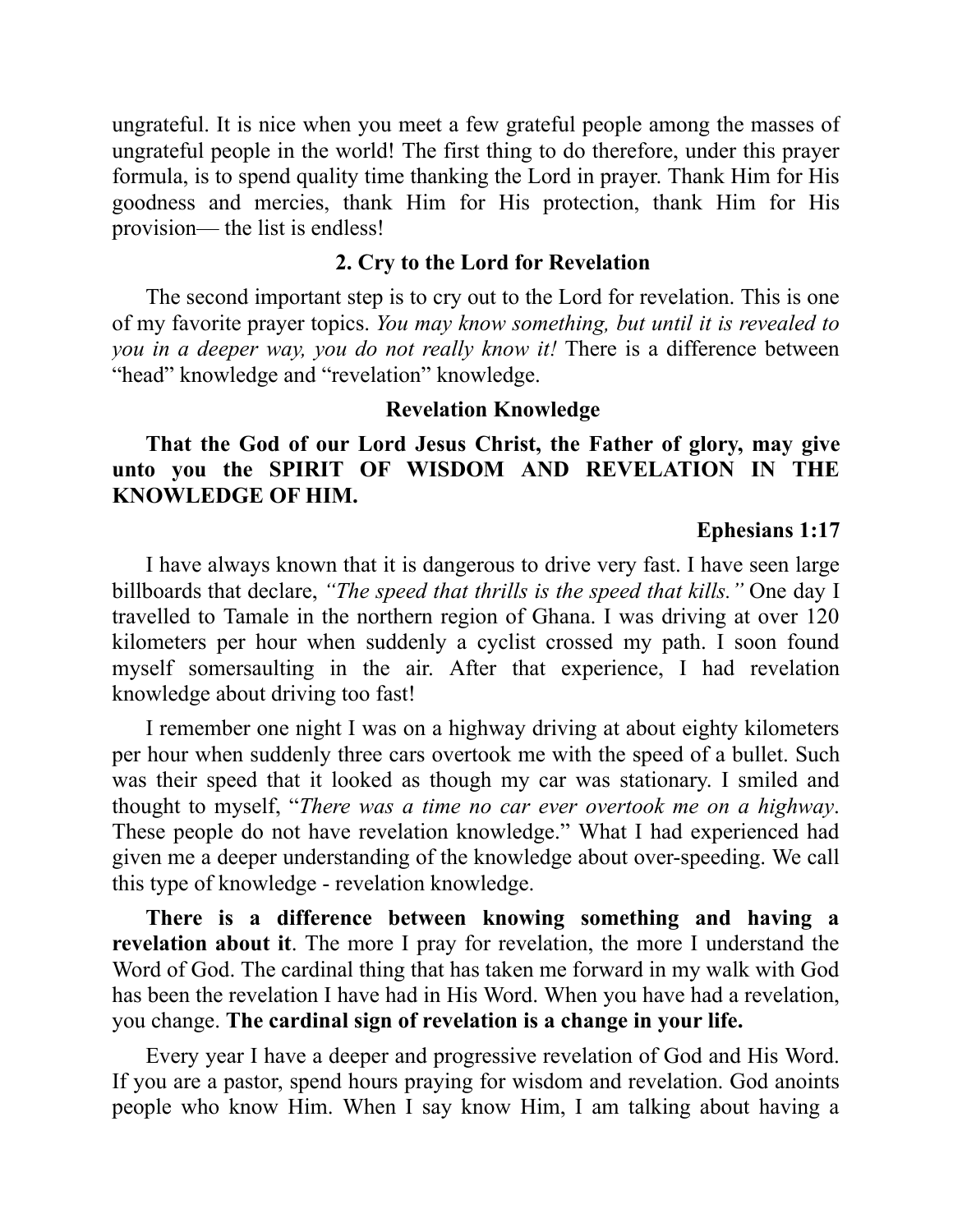revelation of God through His Word. The things I am sharing with you in this book are things I know by revelation. They are more real to me than facts from a history book.

I often tell my lay pastors that this life is short and that the only thing worth doing is the work of the ministry. Jesus himself said to "lay up for yourself treasures in Heaven". The revelation of this Scripture is deep in my heart. But most people do not have a revelation of it. Although many people know this Scripture, it has not been revealed to them. That is why I could give up a lucrative medical career for the ministry. I believe I will one day reap great Heavenly rewards which are more valuable than any amount of money.

That is why I could give up a quiet life of wealth and privacy in exchange for a public, often criticized role of being a spiritual leader. I have a revelation of the truth, that, "Vanity of vanity...all is vanity" (Ecclesiastes 1:2).

# **The Lawyer Received Revelation**

I once visited a dying man in the hospital. He was a young and successful lawyer struck down in the midst of his years with a deadly disease. I will never forget something he said to us; "If God would raise me up from this bed I will serve Him. Even if it means becoming a full-time preacher."

As this man lay dying, he realized how futile everything in this world really was. He suddenly had revelation knowledge about many things that are written in the Bible. Somehow we read the Bible but we do not get the revelation of it. When you pray for the Spirit of Revelation, things which you have read over and over will come alive to you in a different way.

# **3. Pray for Understanding**

**The EYES OF YOUR UNDERSTANDING BEING ENLIGHTENED; that ye may know what is the hope of his calling, and what the riches of the glory of his inheritance in the saints...**

# **Ephesians 1:18**

The next step in the Ephesians prayer formula is to pray for understanding. When you have understanding, you know why you should obey the Word of God. I often pray for the Spirit of understanding. When you have understanding, it helps you to obey God's instructions. Because I ask for understanding, God often shows me many deep things in His Word.

That is why I can preach *"Twenty-five Reasons Why We Should Have a Mega Church".* I teach *"Twenty Reasons why Poverty is a Curse"*. I once taught,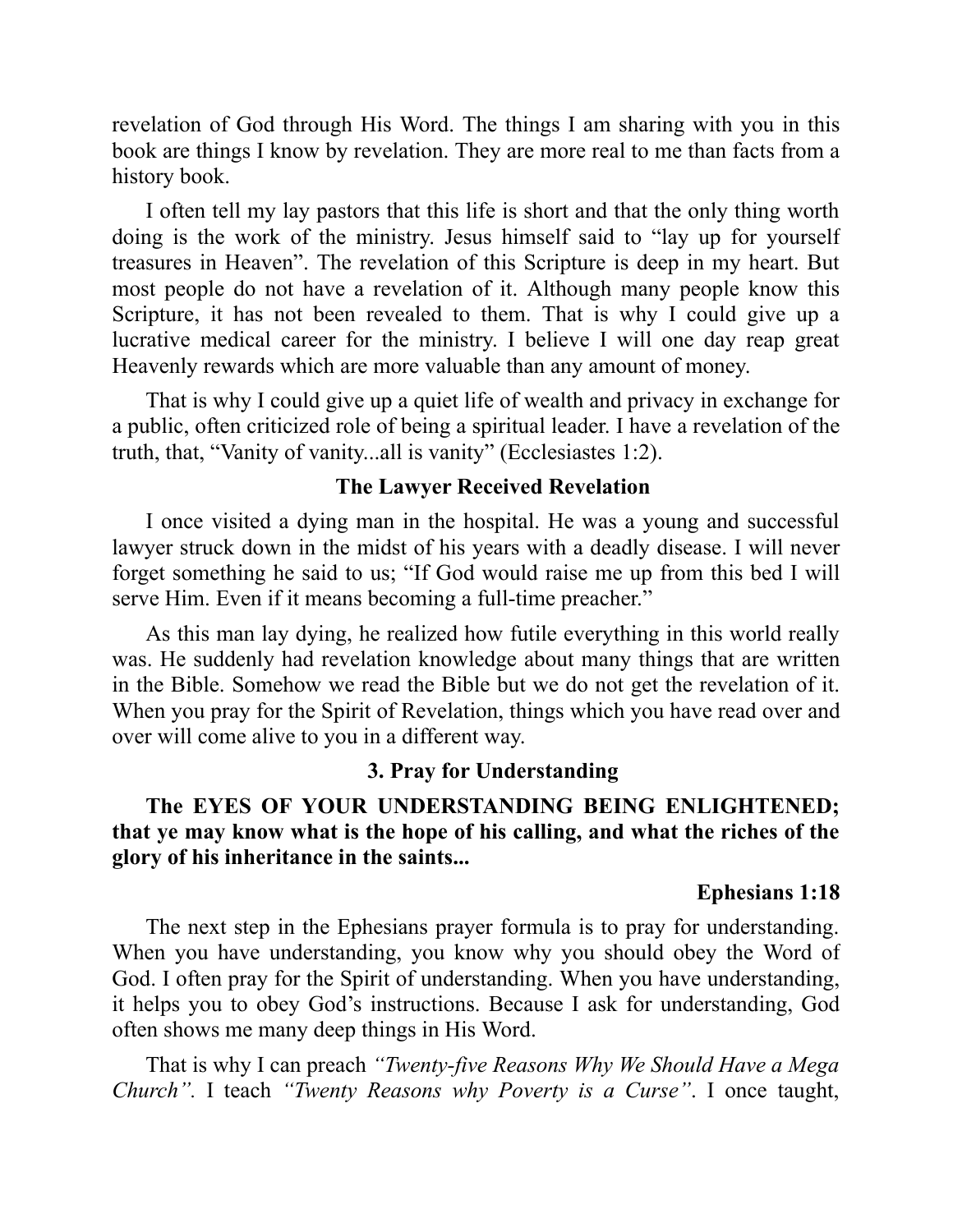*"Fifty-five Reasons why we Should Win Souls"*. Believe it or not, each of those reasons were different. *"Ten Reasons Why We Should Not Commit Fornication"*, *"Ten Reasons Why You Should Love Your Husband".* When you have the Spirit of understanding you will know why God is speaking to you the way He is.

There are many Christian wives who are unwilling to do their duties in their marriage. The reason is, they do not have an understanding about the duties of a wife. I notice how the revelation of the importance of the duties of a wife comes alive when a woman is struck with the reality of an adulterous husband.

# **4. Pray About Your Calling**

**The eyes of your understanding being enlightened; that ye may know what is the HOPE OF HIS CALLING, and what the riches of the glory of his inheritance in the saints...**

**Ephesians 1:18**

The 4th step in the Ephesians prayer formula is to pray about your calling. Every Christian is called to a ministry.

# **For we are his workmanship, created in Christ Jesus unto good works, which God hath before ordained that we should walk in them.**

#### **Ephesians 2:10**

Christians were not recreated for nothing. God intends for every one of us to fulfil our divine call. We are called to do good works. We are called to be unmovable, steadfast, always abounding in the work of the Lord.

I watch modern-day Christians attend service after service. Christianity has become a kind of ritual for many people. They just attend church, sing songs and listen to a thirty-minute sermon. But there is more to the calling of God than that.

When I became a Christian, I joined a vibrant ministry that went around preaching the Word. To me, Christianity has always been an experience of soulwinning and establishing other Christians in the Lord.

#### **The Taxi Driver Did Not Believe Me!**

I was once chatting with a taxi driver in London. He asked me where I was coming from. I told him, "I've just flown in from Amsterdam."

He said, "Oh, there are a lot of prostitutes there; did you have a good time?" I answered, "Oh no! I'm a Christian. We don't live like that!" He exclaimed, "Are you sure Christians don't do that? Do you really believe that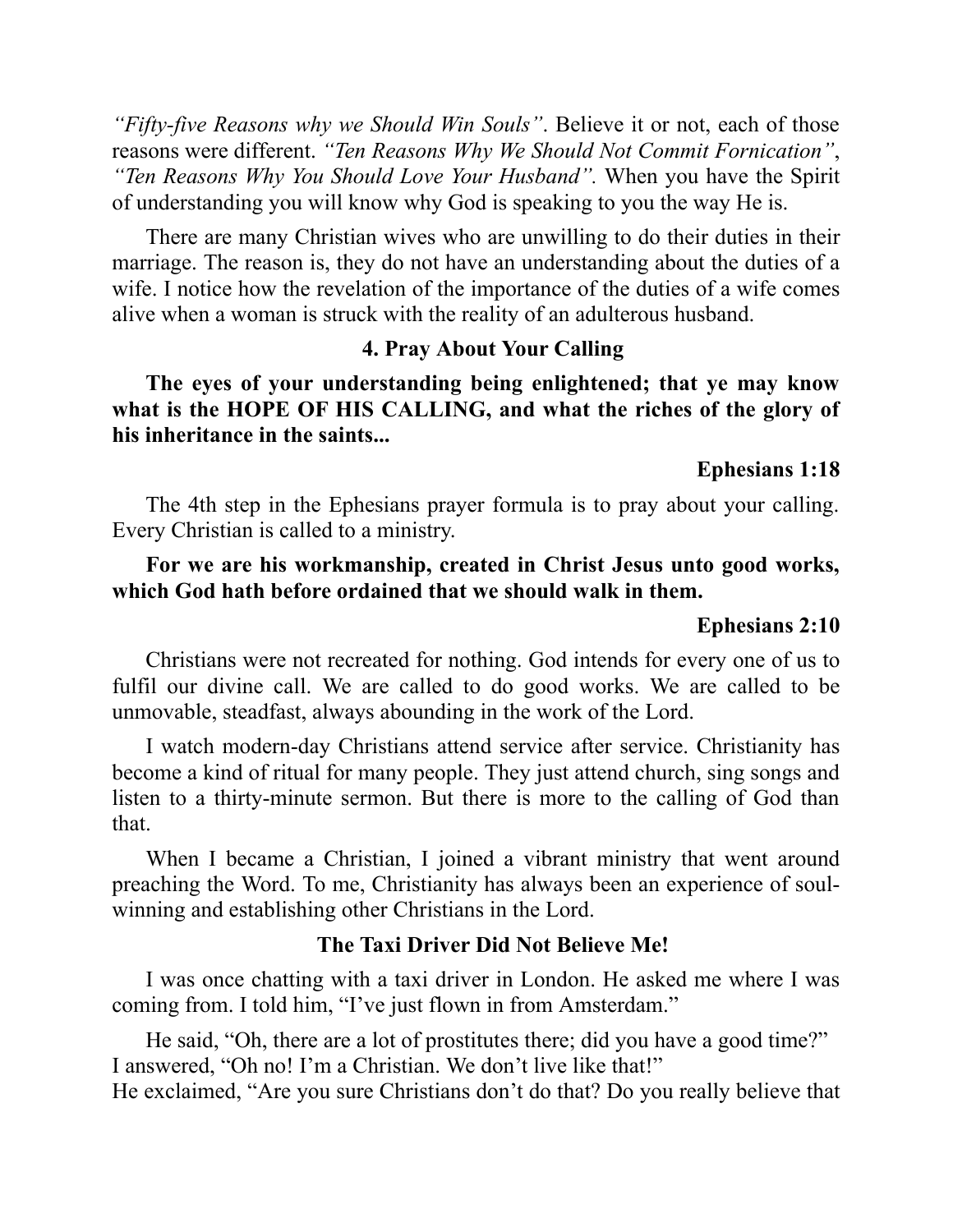stuff? Do you actually believe in Heaven?"

He went on, "If Heaven is really so nice then why don't we all commit suicide and go there right now."

Unfortunately I had got to the end of my journey and could not explain the hope (the reason) of my calling as a Christian. This taxi driver brought up a very valid point. **If we are all just waiting to enter Heaven, why not just go there right away?**

The answer is simple: Christians are not expected to kill themselves! Christians have an important calling to save souls and to establish people in the Lord.

We cannot just rush to Heaven now! The hope (reason) for our calling is to bear fruit and win souls in this life. That is why we are still here and have not left for Heaven yet. According to Revelations 14:13, your works will follow you into Heaven.

# **…Blessed are the dead which die in the Lord from henceforth: Yea, saith the Spirit, that they may rest from their labours; and their works do follow them.**

#### **Revelations 14:13**

What you do on earth will determine how your stay in Heaven will be like. If you know why Christ has saved you, you will have a lot to do for him here on earth.

#### **5. To Know the Riches of Your Inheritance in Christ**

# **The eyes of your understanding being enlightened; that ye may know what is the hope of his calling, and what the RICHES OF THE GLORY OF HIS INHERITANCE IN THE SAINTS...**

#### **Ephesians 1:18**

The next step is to know the riches of our inheritance in Christ. This means we need to know what we have inherited as Christians.

When my father died, he left properties for his children. A few months after he died, we assembled in Court to listen to the reading of his will. We all wanted to know what the riches of our inheritance were. We took the time to find out what we had inherited. I did not know what my father had given to me. I had to go to the Court to find out for myself.

It is sad to say that many Christians do not bother to find out what God has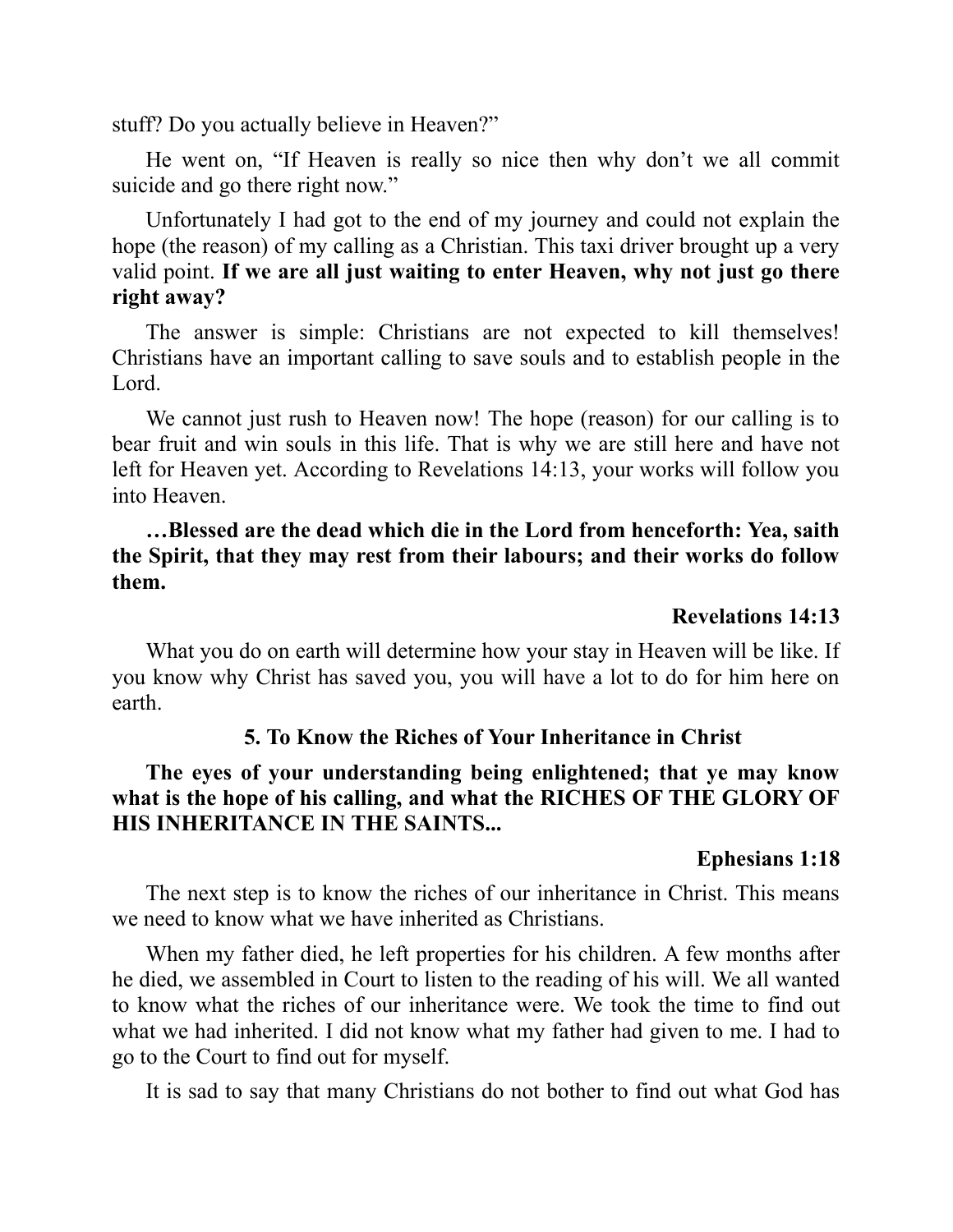in store for them. When you begin to discover what God has in store for you, you will be amazed. **We need to pray to know what God has given to us.**

#### **Are We Supposed to Be Poor?**

Many people think that Christians are supposed to be poor. They think that pastors, in particular, are supposed to be impoverished. There are people who want ministers to come crawling to their doorsteps to beg for a tin of sardines and a loaf of bread. Is this what we have inherited from our Heavenly Father? No, certainly not!

I do not intend to be poor just because I am a minister! I am sorry if that offends you, but I cannot see it in my Bible. Apostle Peter wanted to find out how he would benefit from following Christ, so he asked,

#### **Lo, we have left all, and followed thee…**

#### **Mark 10:28**

In other words, how do we benefit from serving you? Jesus answered him clearly. That answer applies to all of us,

**…There is no man that hath left house, or brethren, or sisters, or father, or mother, or wife, or children, or lands, for my sake, and the gospel's. But he shall receive an hundredfold now in this time, houses, and brethren, and sisters, and mothers, and children, and lands, with persecutions; and in the world to come eternal life.**

#### **Mark 10:29, 30**

The heritage of Christians and ministers is not lack and poverty. But if you do not find out or pray about it you will live in the darkness of that deception all the days of your life.

#### **6. To Know the Greatness of God's Power**

### **And what is the EXCEEDING GREATNESS of his power to us-ward who believe, according to the working of his mighty power...**

#### **Ephesians 1:19**

The last step of the Ephesians prayer formula is to pray to know the greatness of God's power. There are certain Christians who do not want anything to do with the power of God. In the last days, the Bible teaches that some people will have a form of godliness but will deny the reality of the power of the Gospel (2 Timothy 3:5).

One of the things you need to pray about is to know the power of the Holy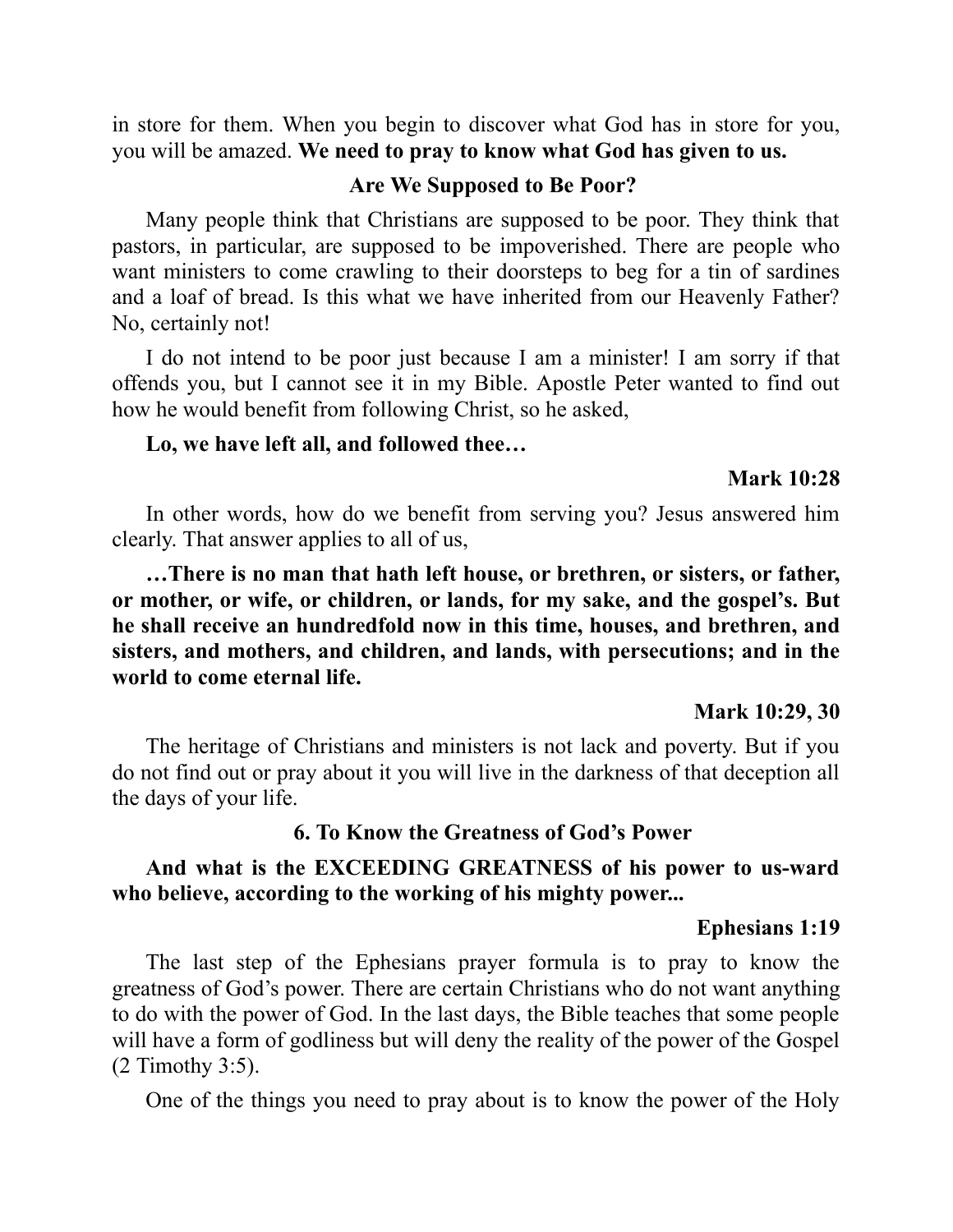Spirit. **There are two types of churches in the world: teaching churches and power churches**. Some churches emphasize the teaching and have nothing to do with the power of God. That is a mistake! You cannot take away miracles from the Bible. Without the miracles of the Bible all we are left with is philosophical literature.

It is because people do not believe in the power, that they are frightened by weird looking witches and fetish priests. We need to pray for the power until we experience it. You will not taste of God's power unless you pray for it! Thank God for nice teachings on Sunday. Thank God for good administration. However, there is a power dimension to Christianity and God wants you to experience it too.

# **[Chapter](#page-1-1) 4**

# **The Lord's Prayer [Formula](#page-1-1)**

<span id="page-21-0"></span>**After this manner therefore pray ye: Our Father which art in Heaven, Hallowed be thy name. Thy kingdom come. Thy will be done in earth, as it is in Heaven. Give us this day our daily bread. And forgive us our debts, as we forgive our debtors. And lead us not into temptation, but deliver us from evil: For thine is the kingdom, and the power, and the glory, forever. Amen.**

#### **Matthew 6:9-13**

One of the things that struck the disciples about the Lord Jesus was His ability to pray for long hours. They wanted to know what strategy, formula or trick He used in order to stay in prayer for such long hours.

That is why they approached Him and said, "Lord, teach us how to pray." They needed to have a sort of guideline for their prayer lives. Jesus sat them down and gave them eight steps to enhance their personal prayer lives.

# **1. Give Thanks and Worship the Lord**

#### **Our Father which art in Heaven, Hallowed be thy name.**

#### **Matthew 6:9**

Jesus taught us that the first step is to say thank you and to worship the Lord. The first thing to do in this prayer formula is to spend time giving thanks to the Lord. For most people thanksgiving lasts for approximately forty-five seconds.

However, we need to be grateful to the Lord for all that He has done for us. Thank Him for allowing you to see that day. Many people die every day, it could have been you. The fact that you are alive is a miracle. Thank Him for your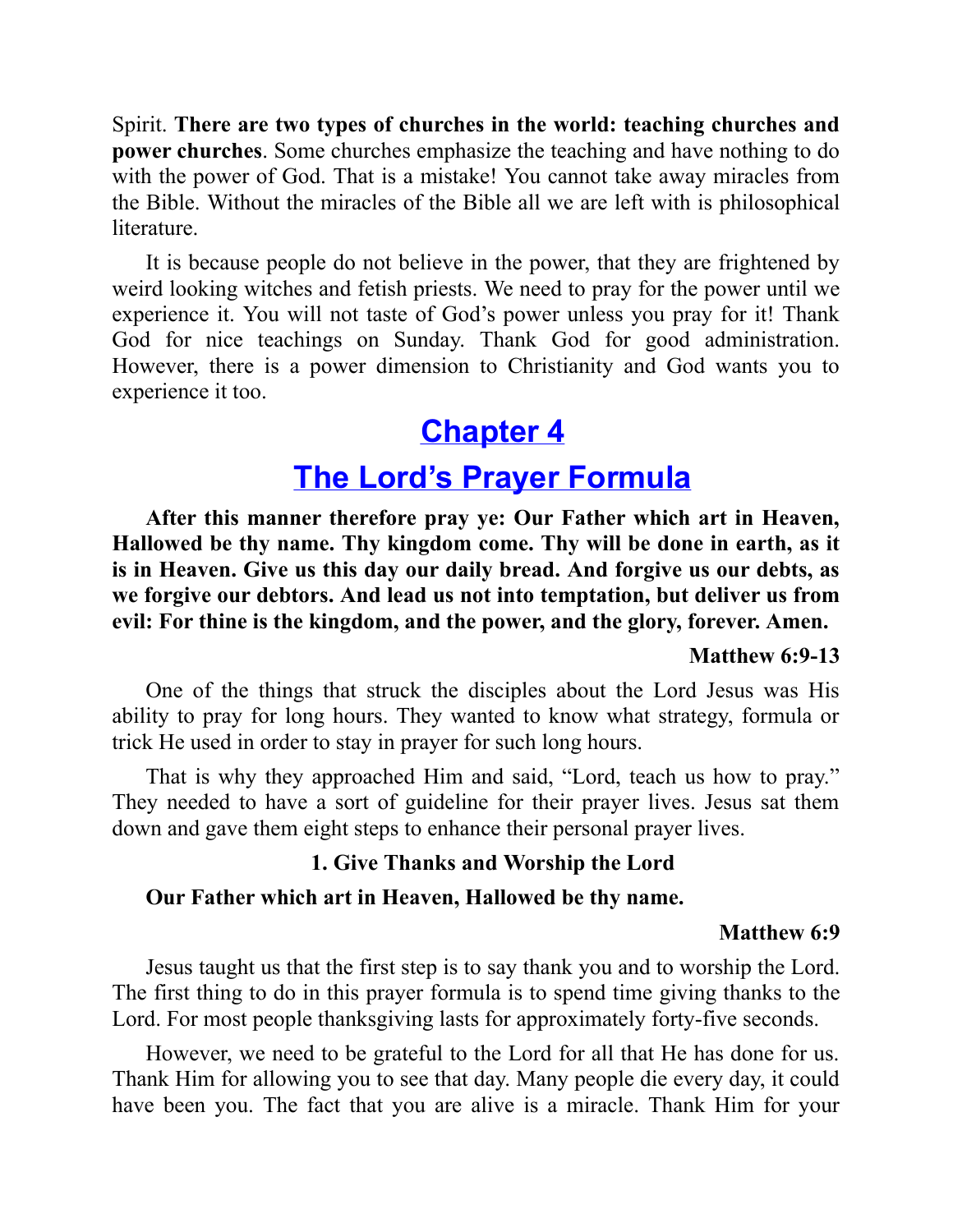pastor and your church.

Thank Him that you can read this book. I have members in my Bible school who cannot write. During the classes, they have to record what is said on tape. They simply do not have the ability to read or write. I thank God for the fact that I am in the ministry. The fact that you are reading my book is a miracle of God.

Some people can only see problems. God is touching your eyes right now! He is opening your eyes to see His blessings all around. In this first step of prayer, you must thank the Lord for what He has done for you.

#### **A Sad Visit**

I recently visited a friend of mine. He lived virtually on the street. He had become a drug addict, and he had no food or money. As I took some money out of my pocket to give to him, tears welled up in my eyes. I thought of how pathetic this young man's condition was. I realized that it could have been me. Somehow, by the grace of God I had come to know the Lord. I could have been smoking marijuana. After all, I saw many people doing it when I was younger. I could have been dead and buried long ago.

I have been in near-fatal car crashes. I have been in planes that almost collided with other planes on the runway. On two different occasions, I have been in aircrafts that landed and had to do an emergency takeoff in order to avoid a collision on the runway. But I am still here and I know I have something to thank God for.

My friends, if you cannot find something to thank God for, for at least ten minutes, then you have an ungrateful spirit. This first step of the Lord's Prayer Formula should last about ten minutes.

## **2. Pray for the Kingdom of God to Come**

#### **Thy kingdom come...**

#### **Matthew 6:10**

The second important step is to pray for the kingdom of God to come. This step is my favourite step. I can spend three hours here. But if you do not have much time, you can spend just ten minutes on this. Please note here that the order is very important. The first thing is to pray for the church and the kingdom. Ask God to bless the church.

I teach my children to pray for church growth all the time. When the church is growing, it is an indication that more people are being saved every day. Everybody is developing his personal kingdom. People are developing their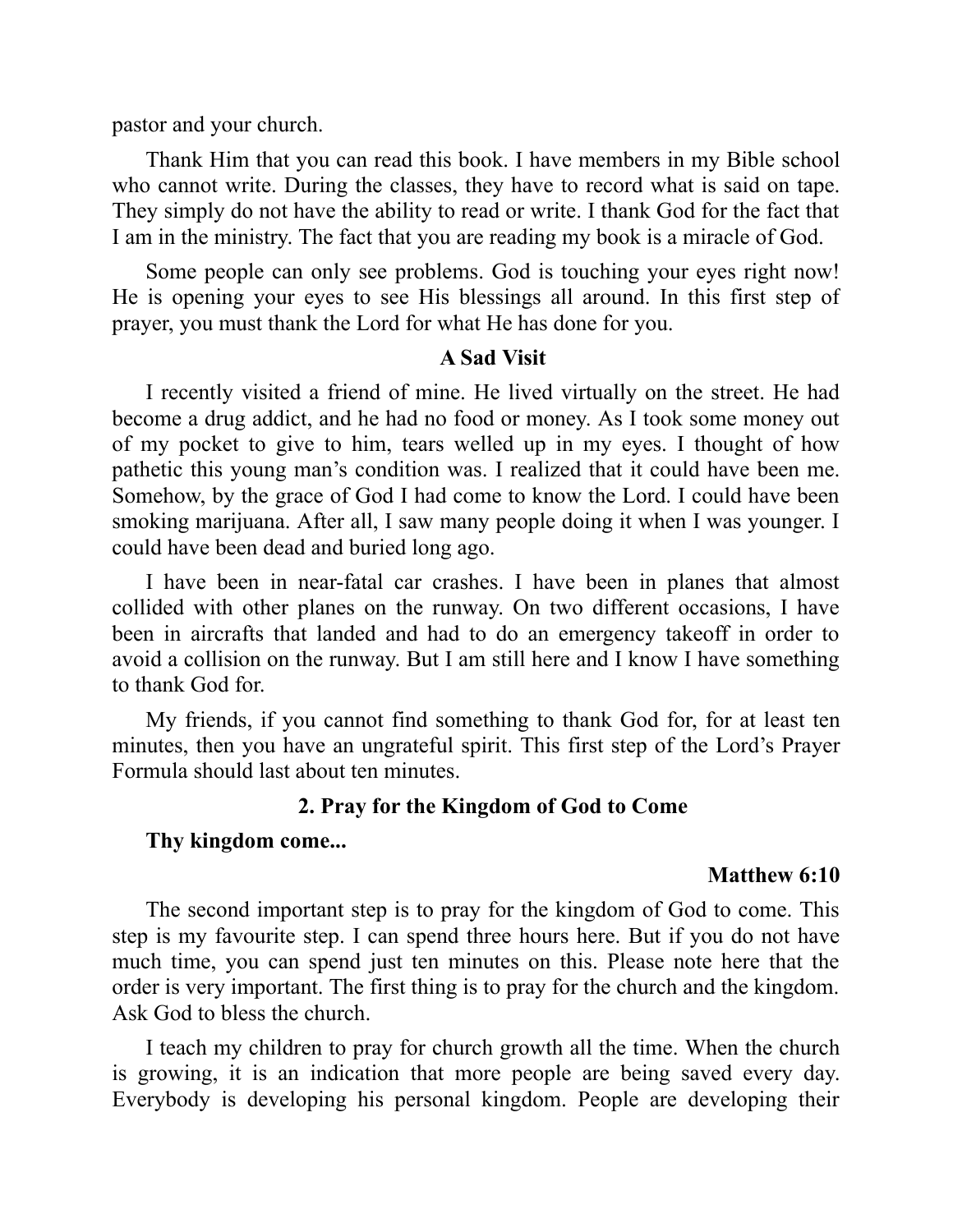financial strength. Most people do not really care about the church. Every Christian must first pray for the church to develop and grow.

Pray for your pastors instead of criticizing them. Men of God are human beings just like you. Pastors make so many mistakes every day. Unfortunately, our mistakes are often publicized. Pray that God will protect His leaders from attacks of all sorts.

#### **3. God's Will Be Done**

#### **...Thy will be done in earth as it is in Heaven.**

#### **Matthew 6:10**

The third step is to pray for the will of God to be done. This can also take another ten minutes. *Anyone who prays that God's will should be done in his life, cares for himself.* If you love yourself, pray that the will of God be done in your life. I have come to believe that God's will is better than my will or anybody else's will. Nobody knows the future, but God knows what He has in store for you.

Jesus prayed for three hours in the garden of Gethsemane that the will of God be done. After you have prayed this prayer you can relax and allow events to unfold. When Judas and the Pharisees came to arrest Christ, he did not resist them. He believed and accepted that the events that were happening were the will of God, and indeed they were. Those events were leading him to his greatest victory over Satan.

If you want to have peace and confidence in this life, spend time praying that the will of God comes to pass in your life.

#### **My Evening Prayer**

Many years ago, I was a young medical student. I had no idea that I would be where I am today. In 1985, during the first term of my third year, I spent many hours praying that the will of God be done. Our school campus was near the Atlantic Ocean. Every night at 10 p.m. I went along with four other friends to the beach. I clearly remember standing on the rocks and the sand praying, "O Lord, let thy will be done."

As I stood on the dark shores of Ghana, I remembered how missionaries came to our nation and sacrificed their lives. I lifted up my hands on the beach and said, "Use me Lord. Let your will be done." I cried to the Lord and said, "You brought me here. I do not know the future. Whatever you want to be done, let it come to pass." I believe that today I am walking in the answers of those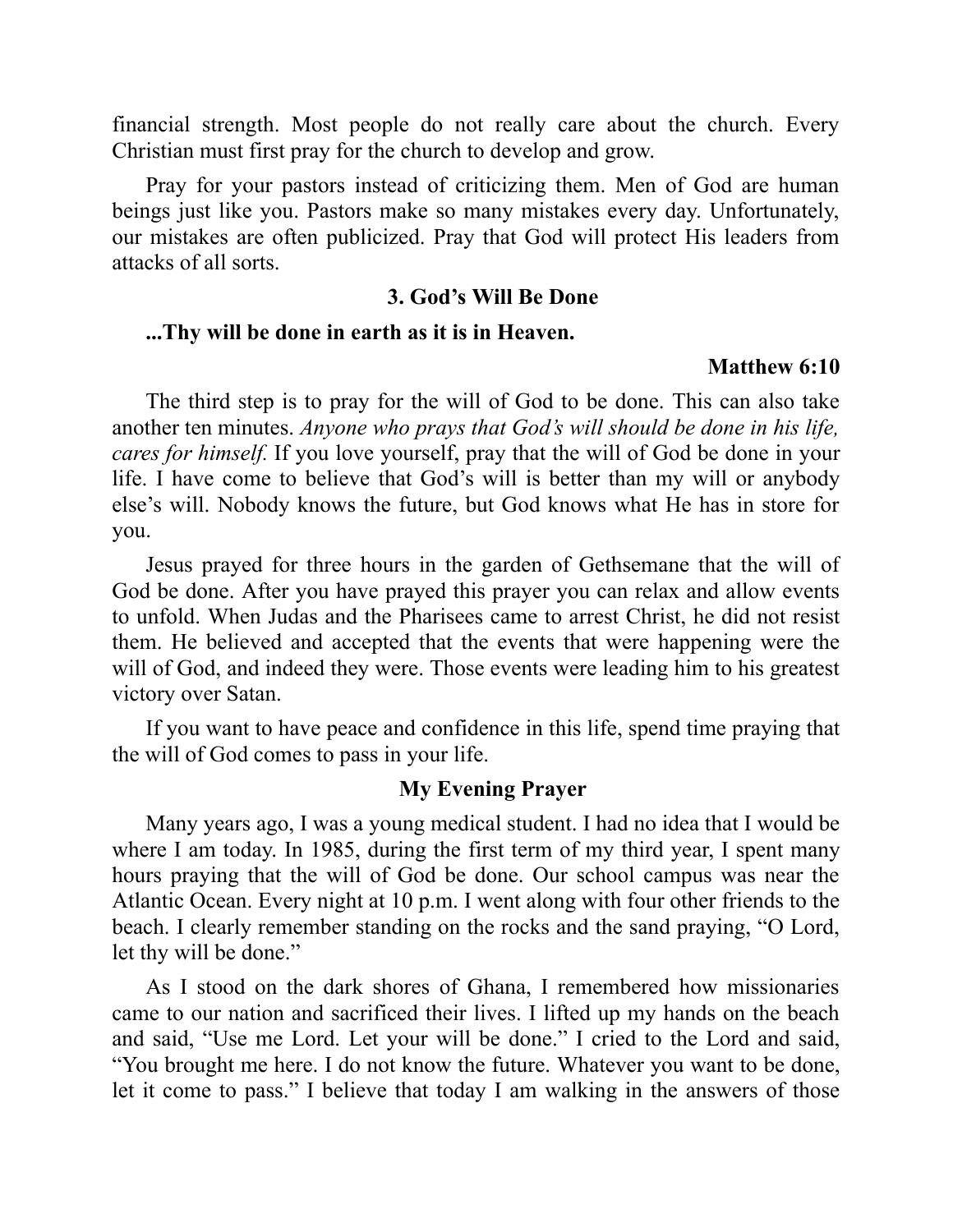prayers. For several weeks, I prayed those same prayers.

Begin to spend time praying to God for His will to be done. Do you think the will of God will happen naturally? Certainly not! If it was going to happen naturally why would you have to spend time praying about it? The very fact that Jesus taught us to pray about it means that it is not automatic that the will of God will happen.

I see your future unfolding in a positive way! I see God lifting you up as you pray about His will! I see you marrying the right person as you spend time praying for the will of God to be done!

#### **4. Our Daily Bread**

#### **Give us this day our daily bread.**

#### **Matthew 6:11**

The next step is to pray for our daily bread. Jesus taught us to pray for our daily needs. That means we are to pray about our jobs, marriages and everything that concerns us.

Some years ago I felt I was too spiritual to marry. But no one can be more spiritual than God. Do not be too spiritual to ask God for your physical needs. Ask him for a house. Ask him for bread. Do you want a husband? God is granting him to you right now as you read this book. Pray to the Lord for yourself. Spend some minutes mentioning your needs to the Lord. If you spend another ten minutes asking the Lord for your daily needs, your life will change dramatically.

**When it comes to prayer do not depend on anyone, depend on yourself.** Do not expect somebody to pray for you. Many times, people who you think are praying for you are actually sleeping.

God is giving you a formula for prayer. Operate in it and walk in your blessings.

# **5. Pray for Forgiveness**

#### **And forgive us our debts, as we forgive our debtors.**

#### **Matthew 6:12**

The next step is to pray for forgiveness. We all need forgiveness for our sins. There are two types of sins: sins of commission and sins of omission. We must be aware of our sinful nature as we approach the throne of grace.

Appropriate the blood of Jesus for yourself. Ask the Lord to see you only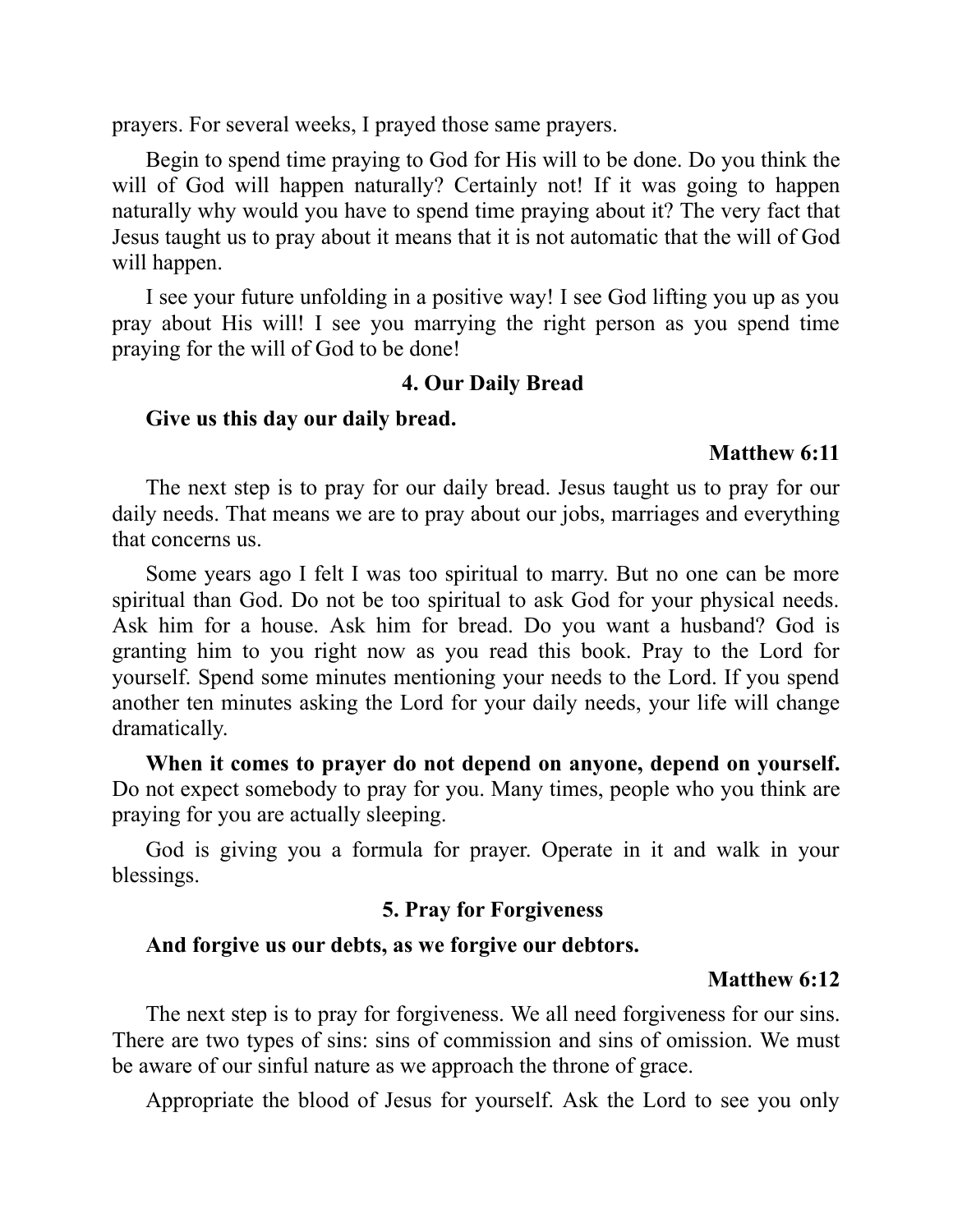through the eyes of the blood.

One of the first sins of commission is the sin of the mouth: lying, flattery, backbiting, gossip, etc. Another arena for sin is the mind. Many of us have committed murder, adultery and stealing in our minds. Our minds are often polluted with sin. We must come before the Lord and pray for mercy. As we ask the Lord for mercy, we must search our hearts to see whether we have forgiven the people around us.

Sometimes I listen to the way people condemn those who have made mistakes. It makes me sad! Are we not all human? Are we not all subject to the same temptations? Is it not by the grace of God that we survive?

When we come to this part of the prayer, we must correct any judgmental or arrogant attitudes.

**One of the important sins to confess is the sin of omission**. There are people who go to Hell because a neighbour did not witness to them. There are friends who die and go to hell because we never told them about Christ. As we come before the throne, God sees all our mistakes. If we act as though we are perfect, we deceive ourselves and the truth is not in us. Spend another ten minutes asking the Lord to have mercy on your life.

#### **6. Pray Against Temptation**

#### **And lead us not into temptation...**

#### **Matthew 6:13**

The next important step in The Lord's Prayer Formula is to pray against temptation. We are all human beings. When I hear of great men of God falling, I become so frightened. I wonder about myself. Many times I just pray that I will just make it safely to Heaven. It is important for you to pray against temptations in your life. You may not know, but prayer strengthens you against temptations.

#### **Fasting Without Prayer is Dieting**

On the night of betrayal, Jesus gave the disciples an eternal command, "Pray in case you fall into a temptation." Many years ago, I remember fasting for three days. By the third day, I was so weak that I could not rise out of the bed. This was the first time I had fasted for three days without any food at all. Because we had not prayed, I was almost unconscious.

Some months later I decided to try this fast again. This time I decided to wake up at 4 a.m. and spend a couple of hours in prayer before the day began. By the third day of the fast, I felt as though I had had something to eat. There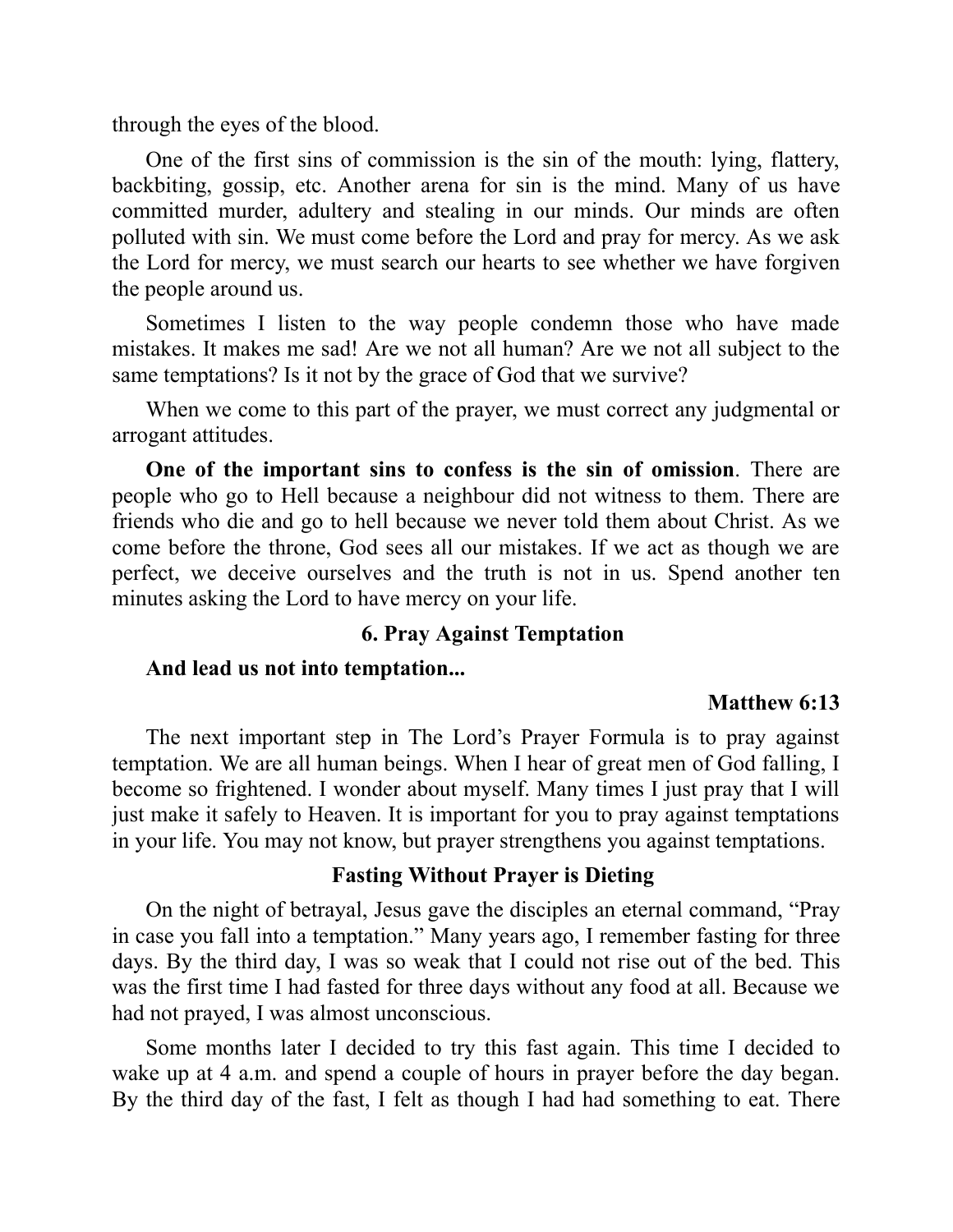was a great difference between the two fasts. I had such strength because I had been more prayerful.

My Christian friend, prayer is a supernatural act and provides strength even when your flesh is weak. Spend about twenty minutes praying against temptations in your life.

# **7. Pray that God Delivers You From Evil**

#### **...deliver us from evil...**

#### **Matthew 6:13**

The seventh step is to pray that God should deliver you from evil. It is important for you to pray against the evils in this world. Cover yourself with the blood of Jesus. In the days of Israel, they would sprinkle the blood of lambs over the lintels and doorposts. This was to prevent any evil from coming into the home. We are to do the same thing now but in a spiritual way.

# **And they shall take of the blood, and strike it on the two side posts and on the upper door post...AND WHEN I SEE THE BLOOD, I WILL PASS OVER YOU...**

#### **Exodus 12:7,13**

How do you sprinkle the blood? You sprinkle the blood of Jesus with your words. Apply the blood of Jesus over every part of your home and family. Place an injunction over every flying witch. Declare that your household is a no-flyzone for every witch, wizard or evil presence. Cancel every enchantment, spell, charm or lamentation that has been taken up against you. Declare that you will live and not die. Bind Satan and his agents. Have faith in God. Command angelic beings and the forces of Heaven to be on guard around you. God will keep you as you pray against evil in your life.

#### **8. Thank Him and Give Him Glory**

#### **...For thine is the kingdom, and the power, and the glory, forever. Amen.**

#### **Matthew 6:13**

The final thing to do in The Lord's Prayer Formula is to thank Him and to give Him glory. For thine is the kingdom, the power and the glory. Thank Him over and over. Declare that He is more powerful than the walls of opposition in your life. Declare that every mountain of impossibility is possible because of His power and His glory.

Lift up your hands and speak about his glorious power in your life. Declare